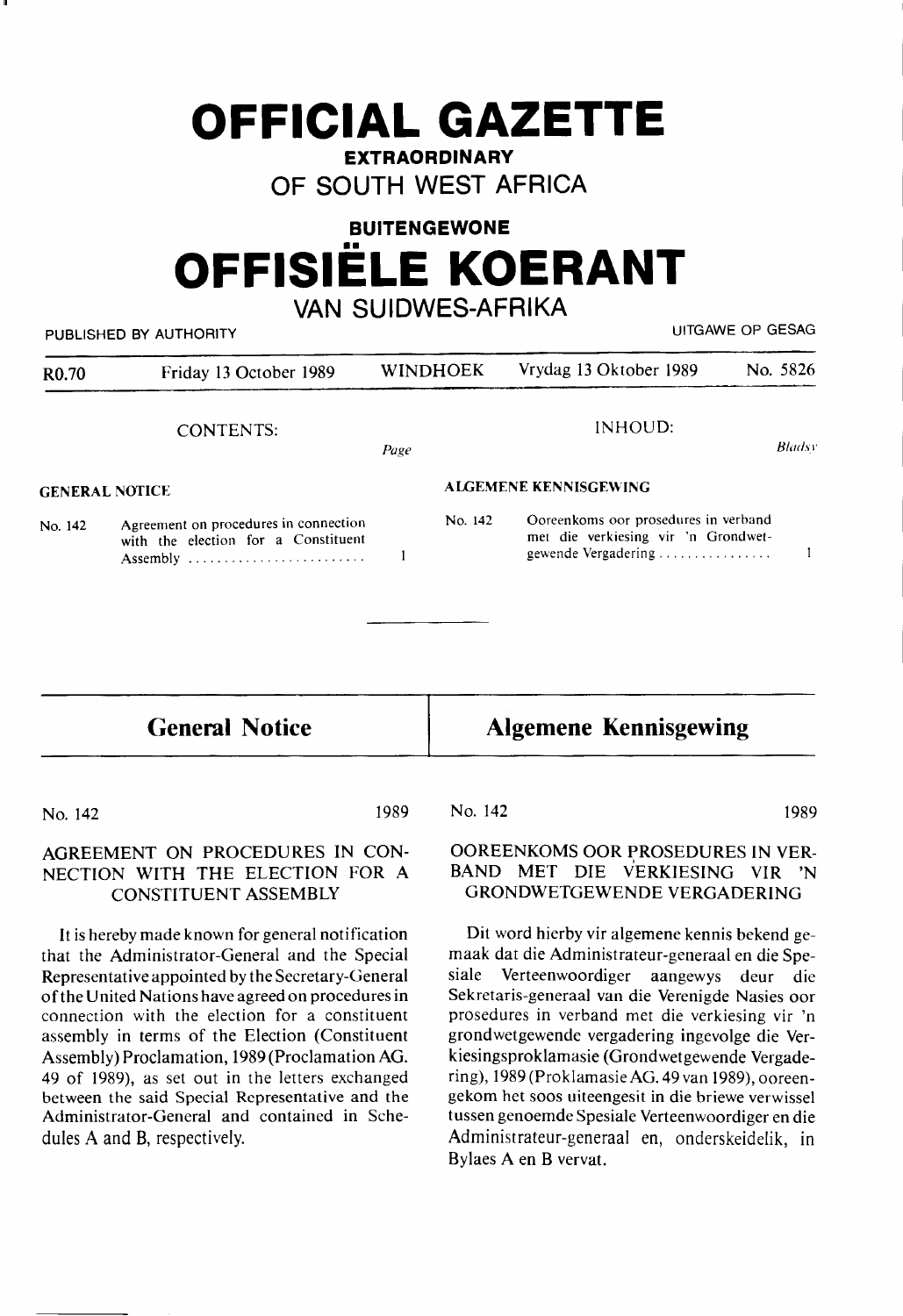## **UNTAG NAMIBIA**

9 October 1989

Dear Mr. Administrator-General,

In connection with the impending promulgation of the Election (Constituent Assembly) Proclamation, 1989, I would like to state the following:

1. In accordance with relevant decisions of the Security Council, in particular resolutions 431 (1978) of 27 July 1978, 435 (1978) of 29 September 1978, 629 (1989) of 16 January 1989, and also resolutions 632 (1989) of 16 February 1989 and 640 (1989) of 29 August 1989, free elections will be held for the whole of Namibia as one political entity to enable the people of Namibia to freely and fairly determine their own future. The elections will be under the supervision and control of the United Nations. Supervision and control in the context of the above-cited Proclamation means that the Special Representative must at each stage, level and place satisfy himself that the conduct and the .procedure of the election, including the establishment of the list of candidates, the taking of the poll, the determination of the results of the poll, and the declaration of the results of the election are fair and appropriate. If at any time during this process the Special Representative is not so satisfied, he shall promptly inform the Administrator-General. Moreover, the Special Representative will bring to the attention of the Administrator-General his comments and proposals in regard to any aspect of the election process whenever<br>he thinks that it is necessary. The Special he thinks that it is necessary. Representative shall give due consideration to the way in which the Administrator General responds to his proposals when the Special Representative makes his final determination on the existence of free and fair conditions for the election.

Mr. Louis Pienaar The Administrator-General of Namibia Tintenpalast Windhoek, Namibia

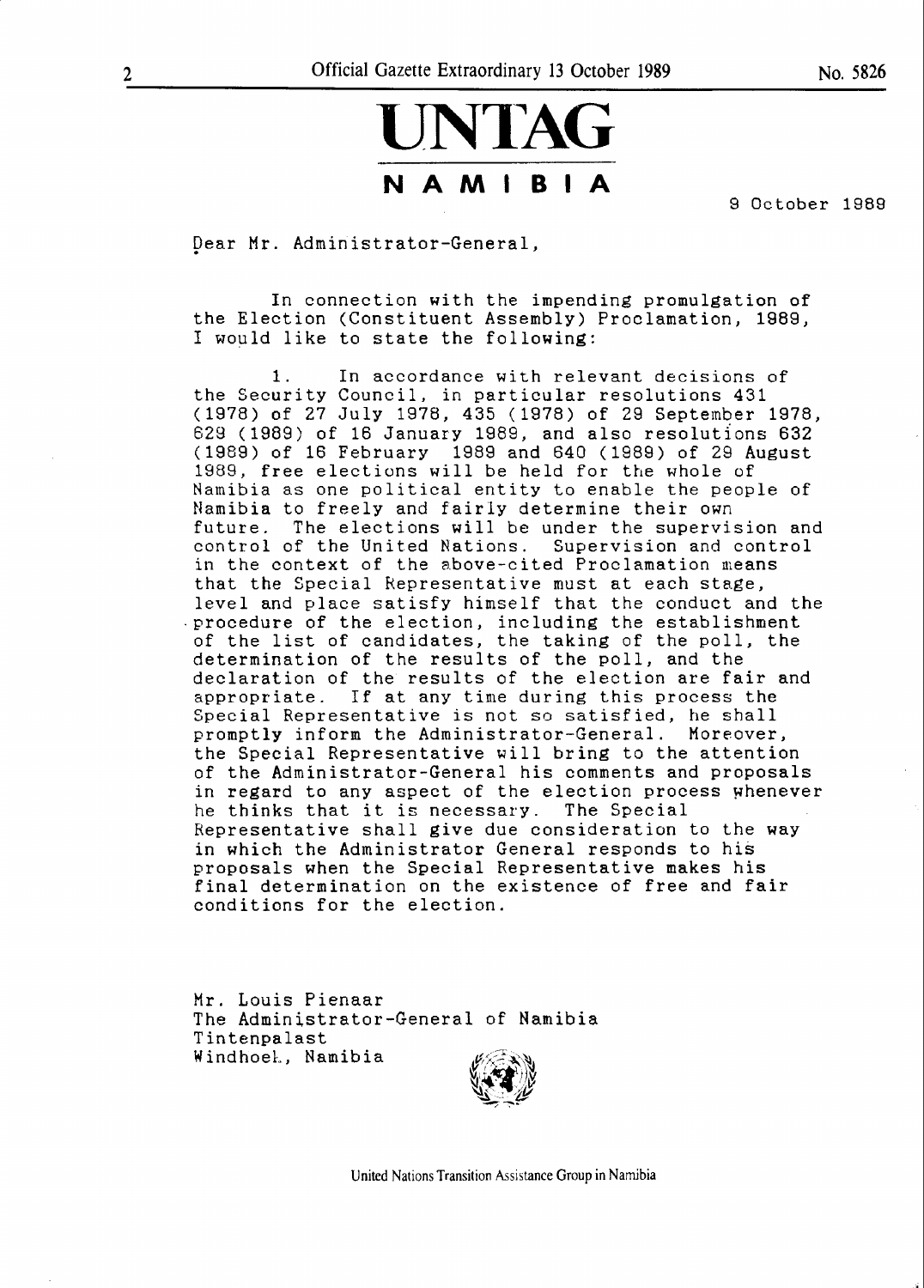## U N T **A G N A M** I **B** I **A** 9 Oktober 1989

, ..

Geagte meneer die Administrateur-generaal

In verband met die aanstaande afkondiging van die Proklamasie op die Verkiesing (Grondwetgewende Vergadering), 1989, wil ek graag die volgende verklaar:

1. In ooreenstemming met tersaaklike besluite van die veilighe1dsraad, in die besonder resolusies 431 (1978) van 27 Julie 1978, 435 (1978) van 29 September 1978, 629 (1989) van 16 Januarie 1989, asook resolusies 632 (1989) van 16 Februarie 1989 en 640 (1989) van 29 Augustus 1989, gaan vrye verkiesings vir die hele Namibië as een politieke entiteit gehou word om die mense van Namibia in staat te stel om op vrye en regverdige wyse oor hul eie toekoms te besluit. Die verkiesings sal onder die toesig en beheer van die Verenigde Volke geskied. In die konteks van bogenoemde proklamasie beteken toesig en beheer dat die Spesiale Verteenwoordiger hom op elke stadium, vlak en plek daarvan moet vergewis dat die hou en die prosedure van die verkiesing, insluitende die opstel van die lys van kandidate, die opneem van stemme, die bepaling van die stemresultate en die bekendmaking van die uitslag van die verkiesing regverdig en doelmatig is. Indien die Spesiale Verteenwoordiger te eniger tyd gedurende hierdie proses nie hiervan oortuig is nie, moet hy die Administrateur-generaal onverwyld verwittig. Hierbenewens sal die Spesiale Verteenwoordiger sy kommentaar en voorstelle met betrekking tot enige aspek van die verkiesingsproses onder die aandag van die Administrateur-generaal bring wanneer hy dit ook al nodig ag. Die Spesiale Verteenwoordiger sal behoorlike oorweging skenk aan die wyse waarop die Administrateurgeneraal op sy voorstelle reageer wanneer die Spesiale Verteenwoordiger sy finale bepaling doen of daar geskikte toestande heers vir die hou van 'n vrye en regverdige verkiesing.

Mnr. Louis Pienaar Die Administrateur-generaal van Namibië Tintenpalast Windhoek, Namibië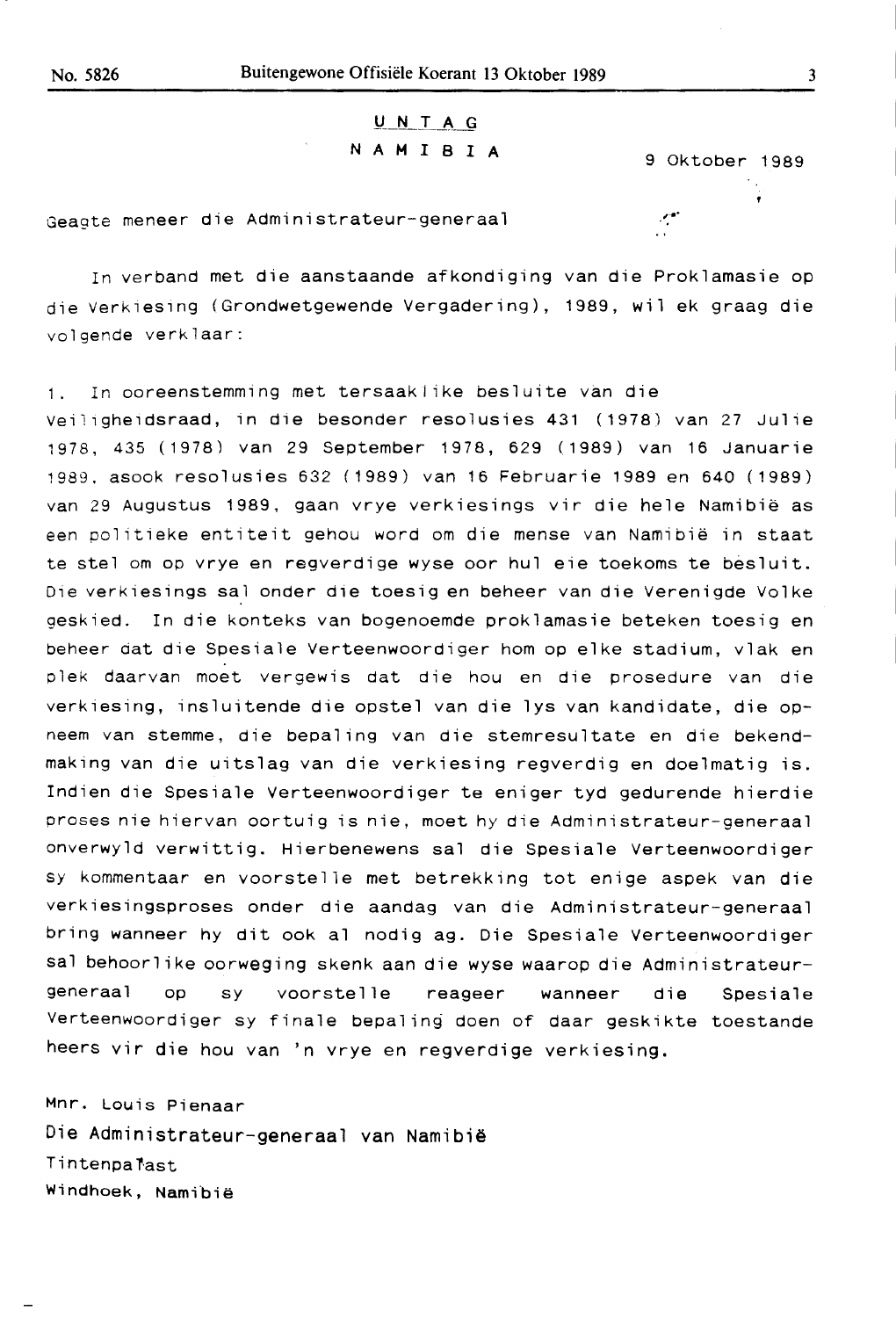2. During the election process, UNTAG personnel are entitled to be present at:

- (a) the offices of the chief electoral officer;
- (b) the offices of the controllers appointed by the chief electoral officer;
- $(c)$  the offices of the electoral officer for each district;
- (d) all polling stations, including all mobile ones;
- (e) all places where ballot boxes are kept, from the commencement of the poll to the final
- (f) all places where ballot boxes are opened, tendered ballots are verified, ballots are counted and any part and the over-all results of the election are determined or announced;
- (g) all places where registration cards are verified, during or at any time after the period of polling; and
- (h) all other.places where any part of the election process may be carried out.

3. The Administrator-General undertakes to ensure that only senior government officials of integrity who are impartial and in good standing will be utilized in carrying out functions under the Proclamation, as controllers, electoral officers and as presiding officers. Similarly, polling officers and counting officers shall either be government officials or other persons carefully screened and selected, of proven integrity, impartiality and good standing.

4. Controllers, electoral officers, presiding officers, polling officers and counting officers (hereinafter "electoral officers") will only be appointed after the particulars of the individuals concerned have been submitted to the Special Representative. Such submission shall normally take place at least seven days before the appointment, and in cases of urgency at least three days unless the Special Representative agrees in a particular case to a shorter period.

5. The Special Representative retains the right to call for any appointment made in terms of paragraph 4 above to be withdrawn if in his judgement such appointment is not compatible with free and fair elections. Paragraph 11 of the Agreement between the United Nations and the Republic of South Africa concerning the Status of the United Nations Transition **Assistance Group in Namibia (South West Africa) is also**  relevant in this regard.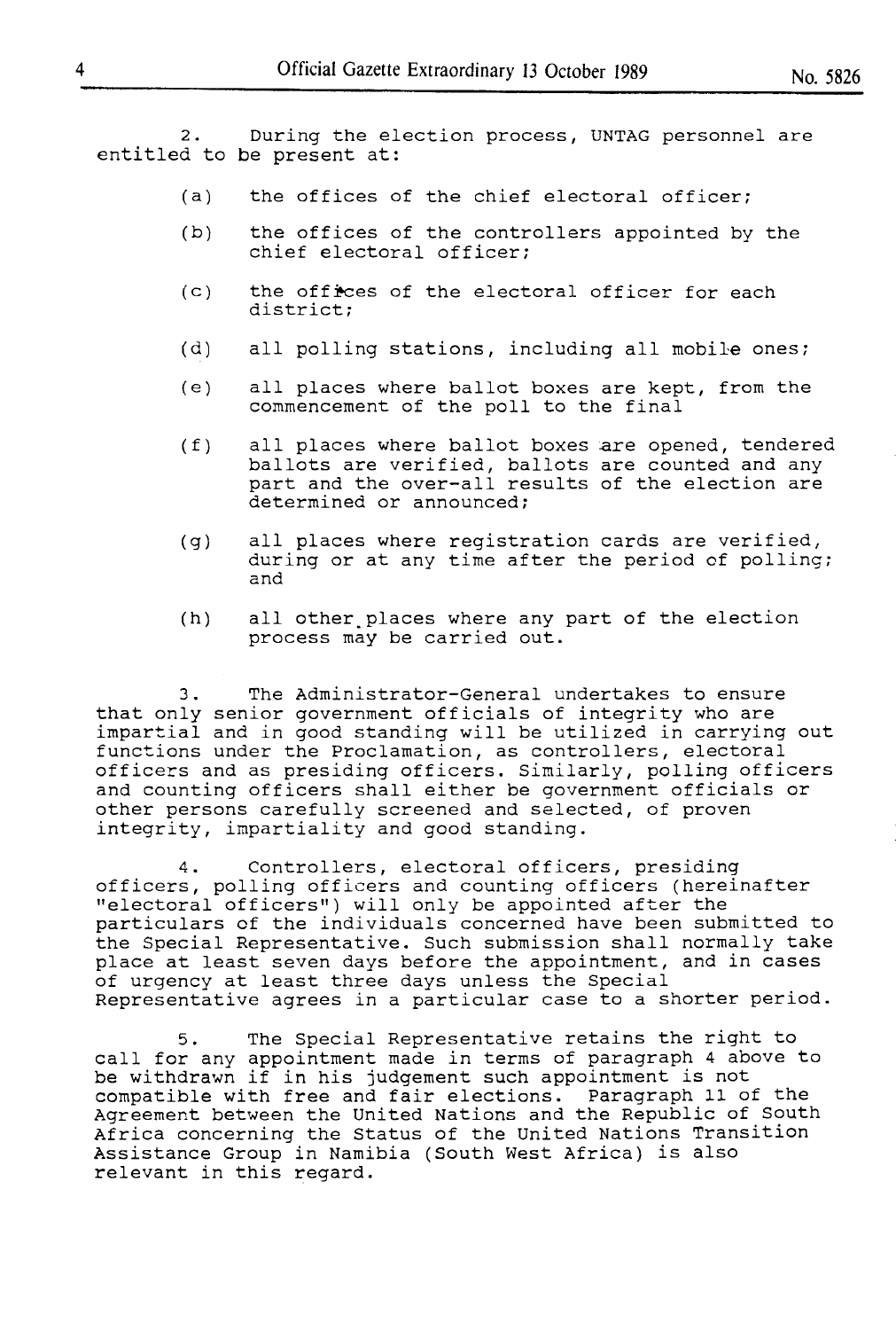- 2. Tydens die verkiesingsproses is UNTAG-personeel daarop geregtig om teenwoordig te wees by
	- (a) die kantoor van die hoofverkiesingsbeampte; ç.
	- (b) die kantore van die kontroleurs wat deur die hoofverkiesingsbeampte aangestel word;
	- (c) die kantoor van die verkiesingsbeampte vir elke distrik;
	- (d) alle stemlokale, mobiele stemlokale ingesluit;

""

- (e) oral **waar** stembusse gehou word, vanaf die begin van stemming tot die finale telling;
- (f) oral waar stembusse oopgemaak word, voltooide stembriewe nagegaan word, stembriewe getel word en enige gedeelte en die algehele uitslag van die verkiesing bepaal of aangekondig word;
- (g) oral **waar** registrasiekaarte tydens of op enige tydstip na die stemtydperk nagegaan word;
- (h) enige ander plek waar enige gedeelte van die verkiesingsproses mag plaasvind.

3. Die Administrateur-generaal onderneem om te verseker dat slegs eerbare, onpartydige en onbesproke senior regeringsdiensamptenare benut word om kragtens die proklamasie as kontroleurs, verkiesingsbeamptes en voorsittende beamptes op te tree. Insgelyks moet stembeamptes en telbeamptes regeringsamptenare wees, of ander persone van bewese integriteit, onpartydigheid en onbesprokenheid wat sorgvuldig gekeur is.

. stembeamptes en telbeamptes (hierna "verkiesingsbeamptes" genoem) sal 4. Kontroleurs, verkiesingsbeamptes, voorsittende beamptes, slegs aangestel word nadat die besonderhede van die betrokke individue aan die Spesiale Verteenwoordiger voorgelê is. Sodanige voorlegging moet normaalweg minstens sewe dae voor aanstelling plaasvind, en in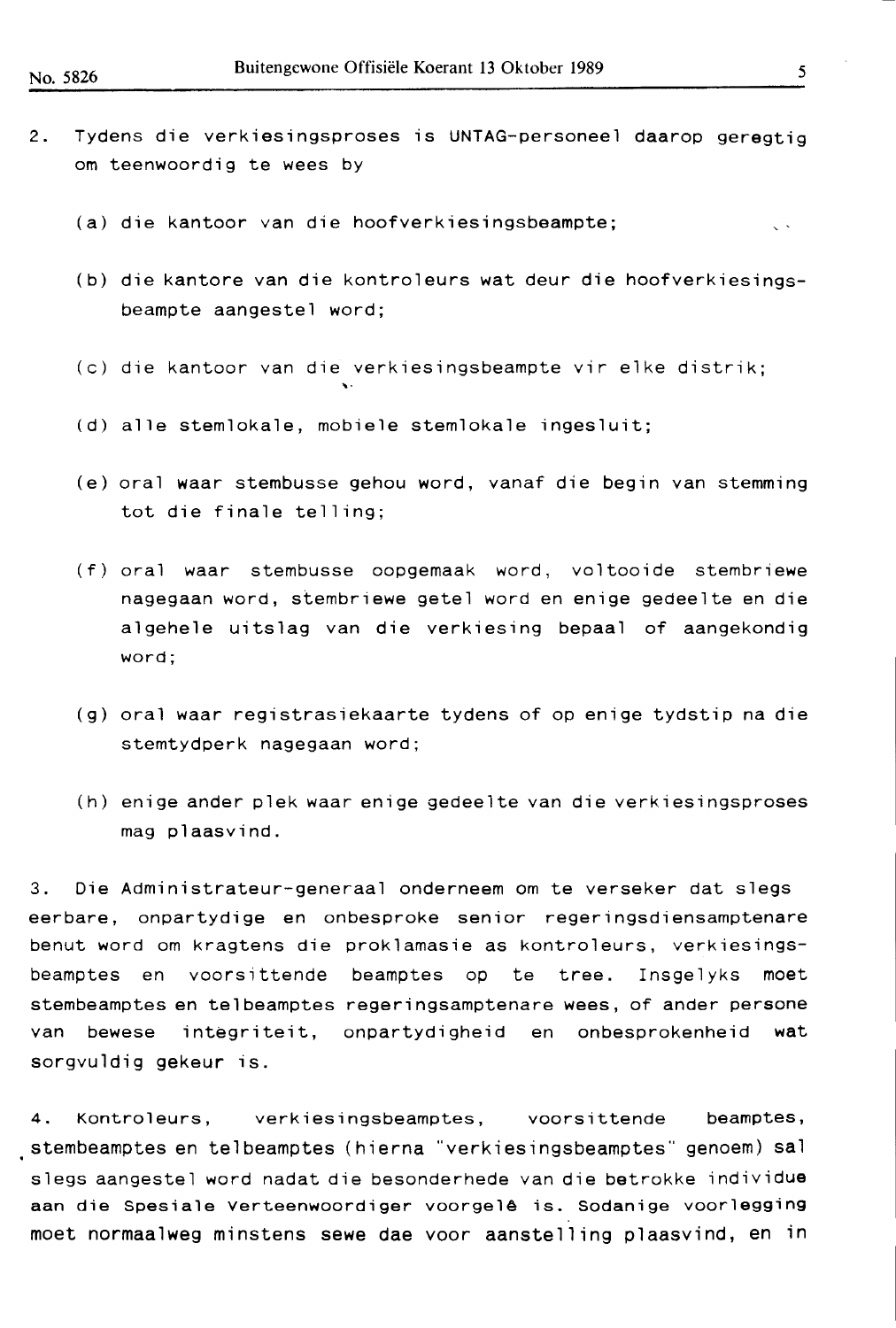6. Lists of electoral officers and UNTAG personnel involved in election supervisory duties are to be mutually exchanged and maintained up to date.

7. The Administrator-General shall secure the concurrence of the Special Representative in determining the polling days and in making any changes thereto.

8. The Administrator-General shall keep the Special Representative informed of the numbers and locations of polling stations and of the use of mobile polling stations, which will be jointly determined by the chief electoral officer and his UNTAG counterpart. After commencement of the poll, additional polling stations may only be established after consultation with UNTAG counterparts.

9. The chief electoral officer shall agree with his UNTAG counterpart in respect of the notices to be given to the representatives of the registered parties and to the public in respect of the places where polling stations are to be established, the schedules of mobile polling stations and the establishment of additional polling stations. It is understood that, aside from formal notifications by published notices and by communications to party officials, every effort will be made to distribute such information as widely as possible and targeted specifically to the voters in any particular area, edigeted specifically to the vocels in any particular disa,<br>using all suitable media and in particular radio and television.

10. Before suspending voting at any polling station because of an emergency, the presiding officer shall secure the concurrence of his UNTAG counterpart.

11. No presiding officer shall require any person to leave a polling station without the concurrence of his UNTAG counterpart, which may not unreasonably be withheld.

12. Before any voter who is at a polling station at the time it is required to be closed is prevented from voting on that day, the presiding officer of that station shall consult with his UNTAG counterpart.

13. No voter shall be prevented from voting at any polling station without the concurrence of the UNTAG team leader at that station.

14. The UNTAG electoral supervisors may participate in the examination of the entitlement of voters to receive a ballot, and in particular may examine their fingers for the presence of the identification mark.

15. The chief electoral officer shall agree with his UNTAG counterpart with respect to the manner in which election agents may object to a voter.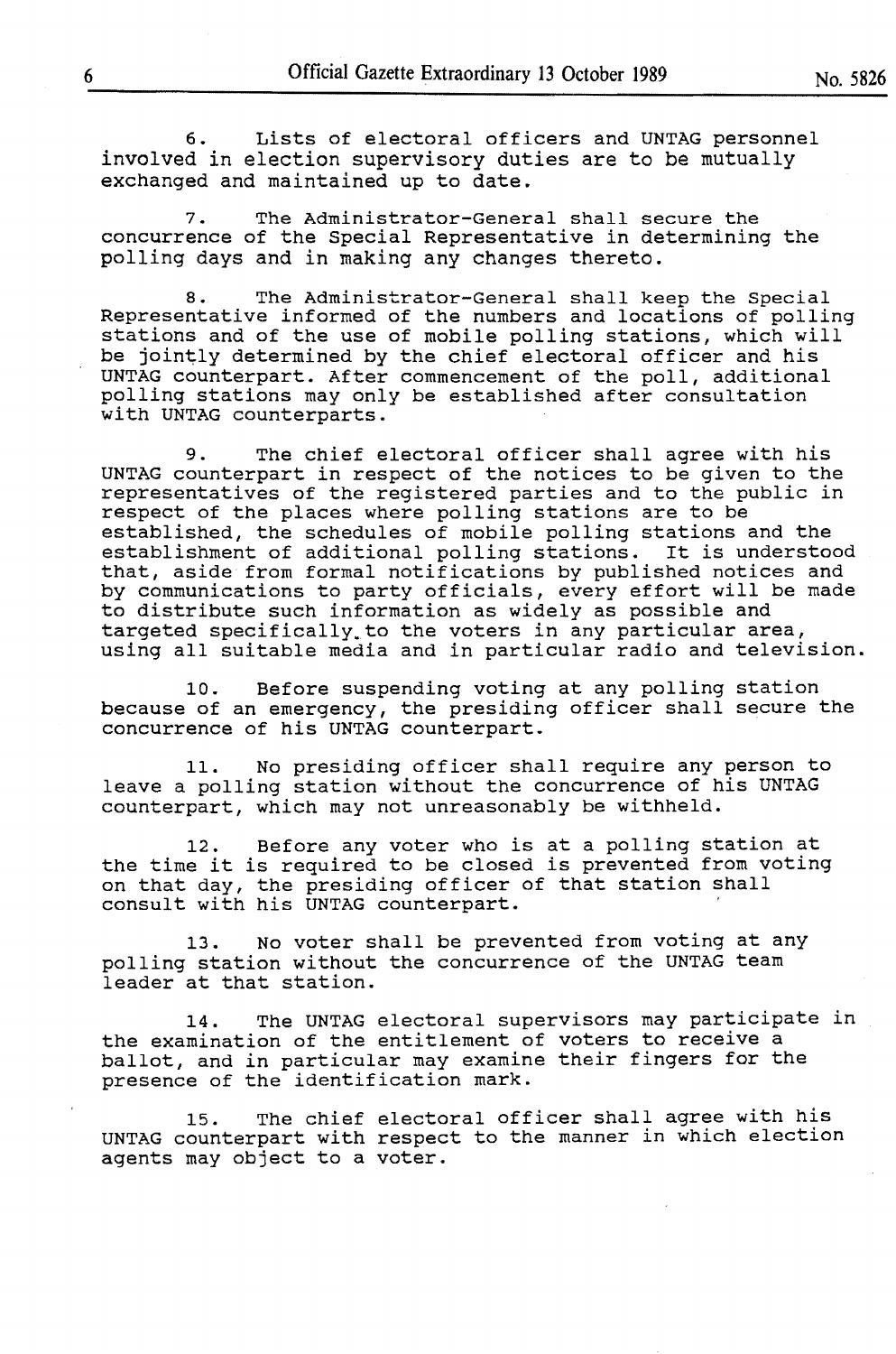dringende gevalle minstens drie dae, tensy die Spesiale Verteenwoordiger in 'n bepaalde geval tot 'n korter tydperk toestem.

5. Die Spesiale Verteenwoordiger behou horn die reg voor om te eis dat enige aanstelling kragtens paragraaf 4 hierbo teruggetrek word indien sodanige aanstelling na sy mening nie met vrye en regverdige verkiesings versoenbaar is nie. Paragraaf 11 van die Ooreenkoms tussen die Verenigde Volke en die Republiek van Suid-Afrika rakende die status van die United Nations Transition Assistance Group in Namibia (South West Africa) is QOk in hierdie verband ter sake.

6. Lyste verkiesingsbeamptes en UNTAG-personeel wat by verkiesings-1 toesighouding betrokke is, moet onderling uitgeruil en bygehou word.

7. Die Aqministrateur-generaal moet die instemming van die Spesiale Verteenwoordiger verkry wanneer stemdae bepaal of enigsins verander word.

8. Die Administrateur-generaal moet die Spesiale Verteenwoordiger op die hoogte hou van die aantal en ligging van stemlokale en van die gebruik van mobiele stemlokale, wat gesamentlik deur die hoofverkiesingsbeampte en sy UNTAG-eweknie bepaal sal word. Nadat die stemming begin het, mag bykomende stemlokale slegs na oorlegpleging met UNTAG-ewekniee gevestig word.

9. Die hoofverkiesingsbeampte moet met sy UNTAG-eweknie ooreenkom oor kennisgewings wat aan die verteenwoordigers van die geregistreerde partye en aan die publiek gegee moet word rakende die plekke waar stemlokale gevestig gaan word, die roosters van mobiele stemlokale en die vestiging van bykomende stemlokale. Daar word ooreengekom dat, afgesien van formele mededelings deur middel van gepubliseerde kennisgewings en kommunikasies aan partybeamptes, alle pogings aangewend sal word om sodanige inligting so wyd moontlik, en veral ender die kiesers in 'n besondere gebied, te versprei, deur van alle toepaslike media (en die radio en televisie in die besonder) gebruik te maak.

10. Voordat stemming by enige stemlokaal weens 'n noodtoestand opgehef word, moet die voorsittende beampte die instemming van sy UNTAG**eweknie** verkry.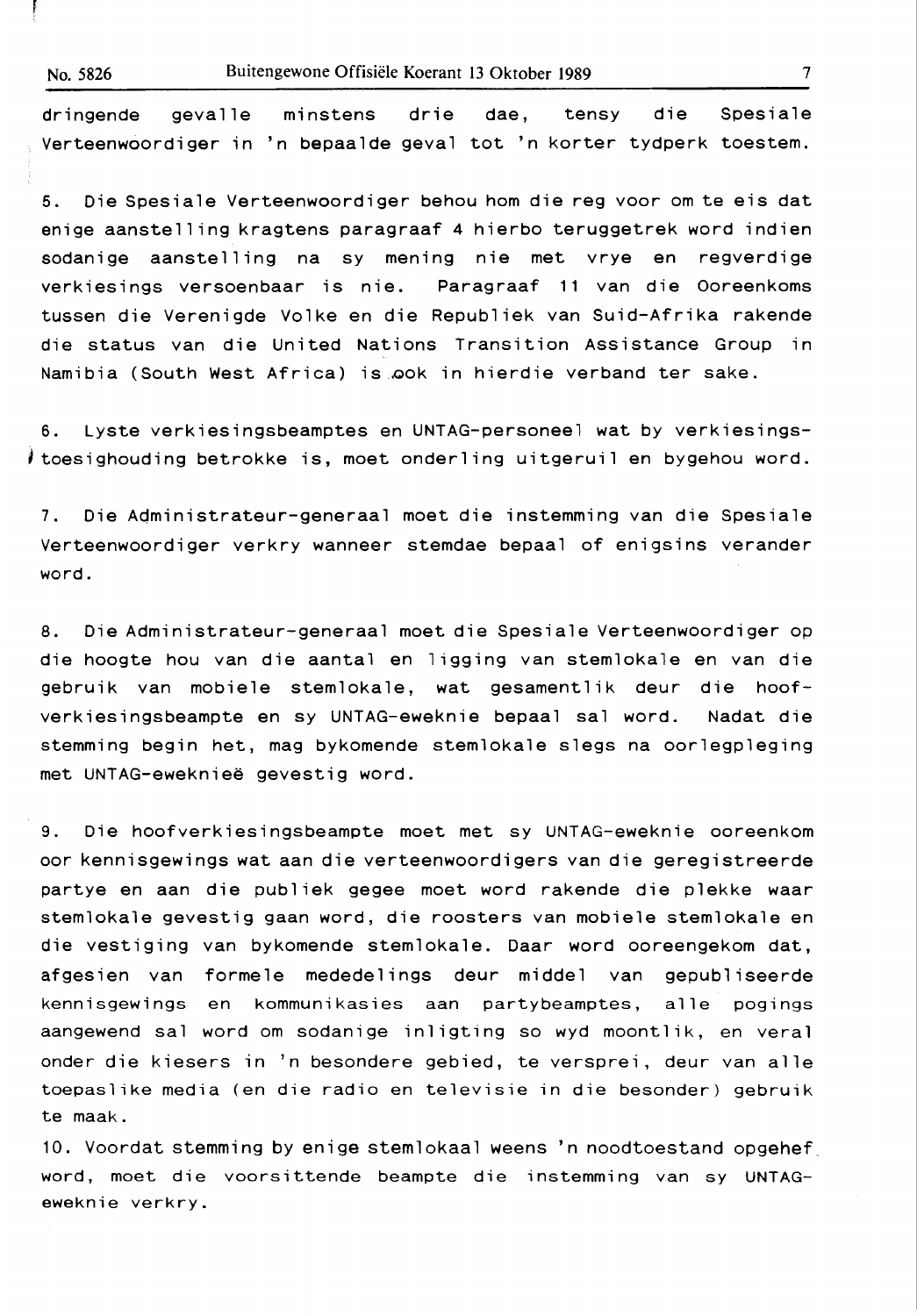dringende gevalle minstens drie dae, tensy die Spesiale Verteenwoordiger in 'n bepaalde geval tot 'n korter tydperk toestem.

5. Die Spesiale Verteenwoordiger behou horn die reg voor om te eis dat enige aanstelling kragtens paragraaf 4 hierbo teruggetrek word indien sodanige aanstelling na sy mening nie met vrye en regverdige verkiesings versoenbaar is nie. Paragraaf 11 van die Ooreenkoms tussen die Verenigde Volke en die Republiek van Suid-Afrika rakende die status van die United Nations Transition Assistance Group in Namibia (South West Africa) is ook in hierdie verband ter sake.

6. Lyste verkiesingsbeamptes en UNTAG-personeel wat by verkiesingstoesighouding betrokke is, moet onderling uitgeruil en bygehou word.

7. Die Administrateur-generaal moet die instemming van die Spesiale Verteenwoordiger verkry wanneer stemdae bepaal of enigsins verander word.

8. Die Administrateur-generaal moet die Spesiale Verteenwoordiger op die hoogte hou van die aantal en ligging van stemlokale en van die gebruik van mobiele stemlokale, wat gesamentlik deur die hoofverkiesingsbeampte en sy UNTAG-eweknie bepaal sal word. Nadat die stemming begin het, mag bykomende stemlokale slegs na oorlegpleging met UNTAG-ewekniee gevestig word.

9. Die hoofverkiesingsbeampte moet met sy UNTAG-eweknie ooreenkom oar kennisgewings wat aan die verteenwoordigers van die geregistreerde partye en aan die publiek gegee moet word rakende die plekke waar stemlokale gevestig gaan word, die roosters van mobiele stemlokale en die vestiging van bykomende stemlokale. Daar word ooreengekom dat, afgesien van formele mededelings deur middel van gepubliseerde kennisgewings en kommunikasies aan partybeamptes, alle pogings aangewend sal word om sodanige inligting so wyd moontlik, en veral ender die kiesers in 'n besondere gebied, te versprei, deur van alle toepaslike media (en die radio en televisie in die besonder) gebruik te maak.

10. Voordat stemming by enige stemlokaal weens 'n noodtoestand opgehef\_ word, moet die voorsittende beampte die instemming van sy UNTAGeweknie verkry.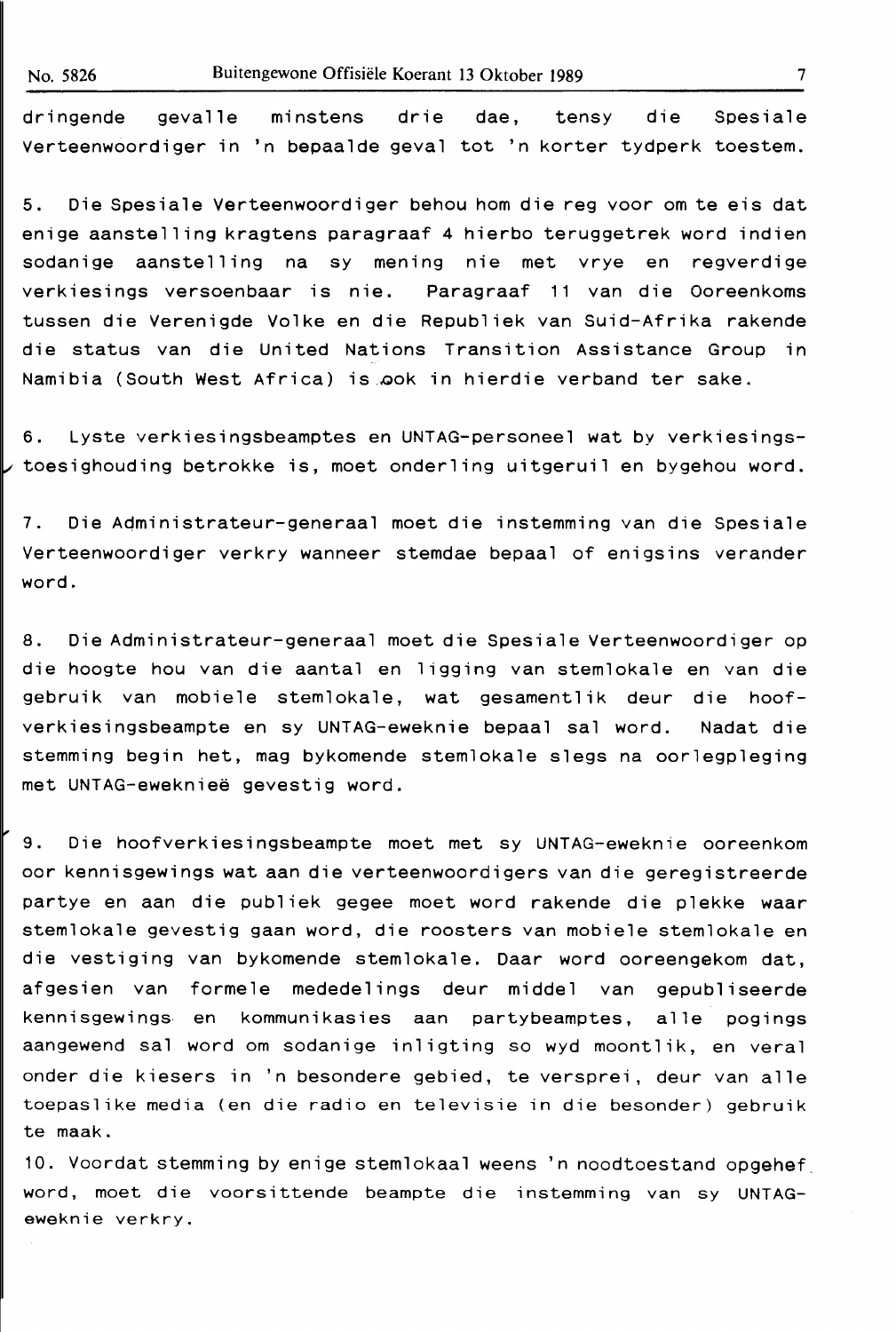16. Before any voter who presents a registration card issued in the same electoral district as the polling station, as well as an identity document or an affidavit concerning his identity, may be required, by reason of a challenge or for any other reason, to cast a tendered ballot, the presiding officer of the polling station shall consult his UNTAG counterpart and take into account the views expressed by the latter. If a presiding officer is informed by his UNTAG counterpart that the latter considers that a particular voter should cast a tendered ballot, that voter shall be required to do so.

17. In the examination of registration cards or affidavits concerning lost registration cards that accompany tendered ballot papers, the chief electoral officer shall obtain the concurrence of his UNTAG counterpart before either accepting or rejecting any tendered ballot. If no such concurrence can be achieved, the question of the acceptance or rejection of the ballot shall be referred to the Administrator-General and the Special Representative.

18. In counting of ballots, counting officers shall obtain the concurrence of their UNTAG counterparts before rejecting any ballot or before deciding to which party a doubtful ballot shall \_be credited.

19. Before the result of any count of ballots is announced, at the district level or for the election as a whole, the electoral officer concerned shall obtain the concurrence of his UNTAG counterpart.

20. Any dispute between the chief electoral officer and a registered party concerning the list of candidates it has submitted pursuant to the Proclamation shall be resolved in consultation between the Administrator-General and the Special Representative.

21. The Administrator-General shall obtain the concurrence of the Special Representative in respect of the calculation of the number of candidates of each registered party that are to be declared elected, and in respect of the party that are to be deciared elected, and in respect of the<br>disqualification of any candidate who is listed on the list of candidates of any registered party.

22. The chief electoral officer shall on a daily basis during the poll and the counting of the votes make available to his UNTAG counterpart all returns and information concerning the election process.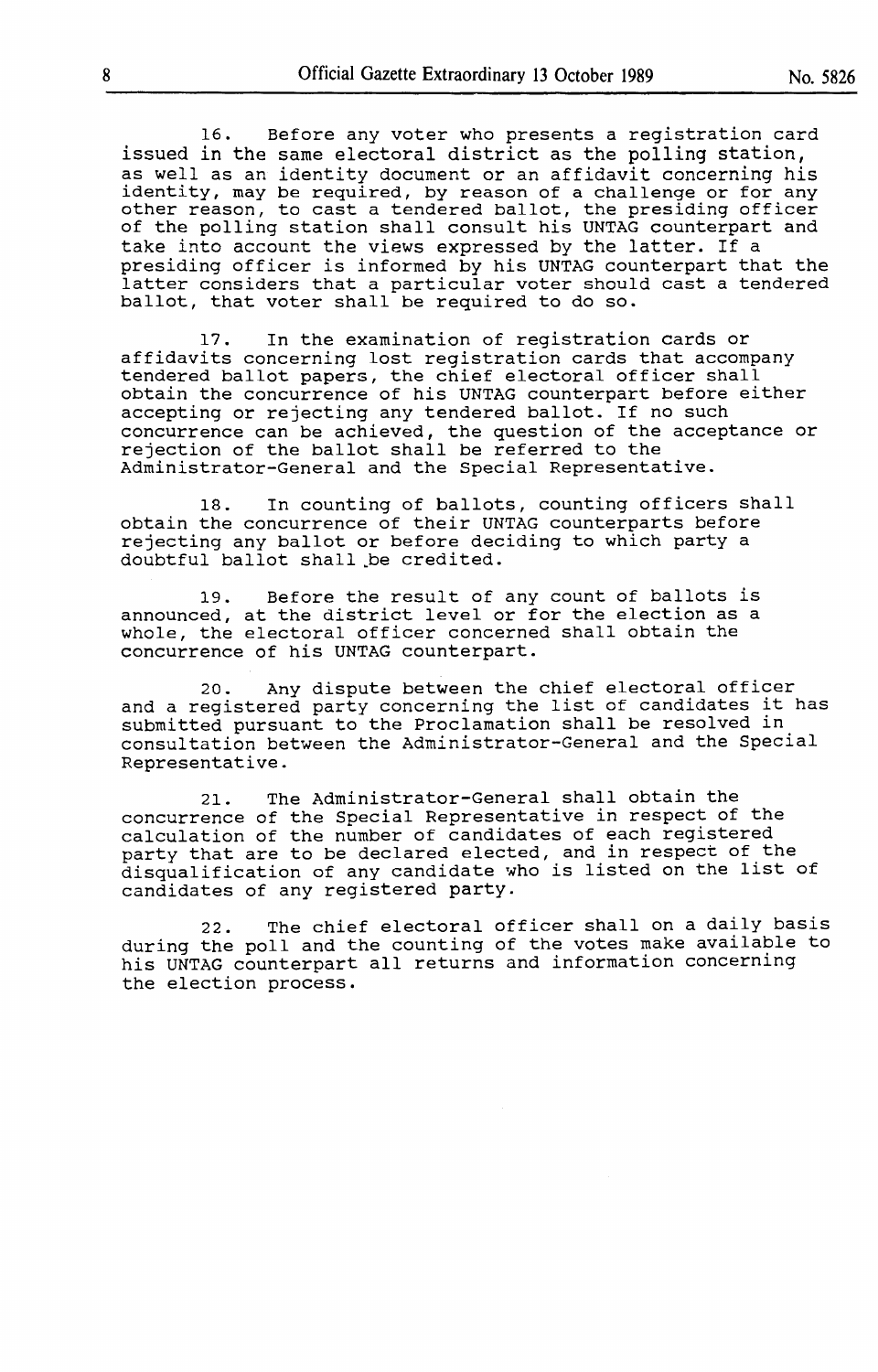11. Geen voorsittende beampte mag vereis dat iemand 'n stemlokaal verlaat sender dat hy die instemming van sy UNTAG-eweknie (wat nie sender goeie rede weerhou mag word nie) verkry het nie.

12. Voor enige kieser wat op sluitingstyd by 'n stemlokaal is, verhinder word om op daardie dag te stem, meet die voorsittende beampte van sodanige stemlokaal met sy UNTAG-eweknie beraadslaag.

13. Geen kieser mag sonder instemming van die UNTAG-spanleier by 'n stemlokaal verhinder word om by daardie stemlokaal te stem nie.

14. Die UNTAG-verkiesingstoesighouers mag deelneem aan die ondersoek na kiesers se aanspraak op 'n stembrief, en mag in die besonder hul vingers ondersoek om vas te stel of die identifikasiemerk aanwesig is.

15. Die hoofverkiesingsoeampte meet met sy UNTAG-eweknie ooreenkom oor die wyse waarop verkiesingsagente teen 'n kieser beswaar mag maak.

16. Voordat daar van enige kieser wat sowel 'n registrasiekaart wat in dieselfde verkiesingsdistrik as die stemlokaal uitgereik is, as 'n identiteitsdokument of beëdigde verklaring rakende sy identiteit aanbied, vereis word om op grond van 'n betwisting of om enige ander rede 'n aangebode stem uit te bring, meet die voorsittende beampte van die stemlokaal met sy UNTAG-eweknie beraadslaag en laasgenoemde se mening in ag neem. Indien 'n voorsittende beampte deur sy UNTAGeweknie ingelig word dat laasgenoemde van mening is dat 'n besondere kieser 'n aangebode stem meet uitbring, meet daar van sodanige kieser vereis word om dit te doen.

17. By die ondersoek van registrasiekaarte of beedigde verklarings betreffende verlore registrasiekaarte wat aangebode stembriewe vergesel, moet die hoofverkiesingsbeampte die instemming van sy UNTAGeweknie verkry voordat enige aangebode stem verwerp of aanvaar word. As geen sodanige akkoord bereik kan word nie, meet die kwessie van **aanvaarding** of verwerping van die stembrief na die Administrateur**generaal** en Spesiale Verteenwoordiger verwys word.

18. By die tel van stemme meet telbeamptes die instemming van hul

 $\overline{\phantom{a}}$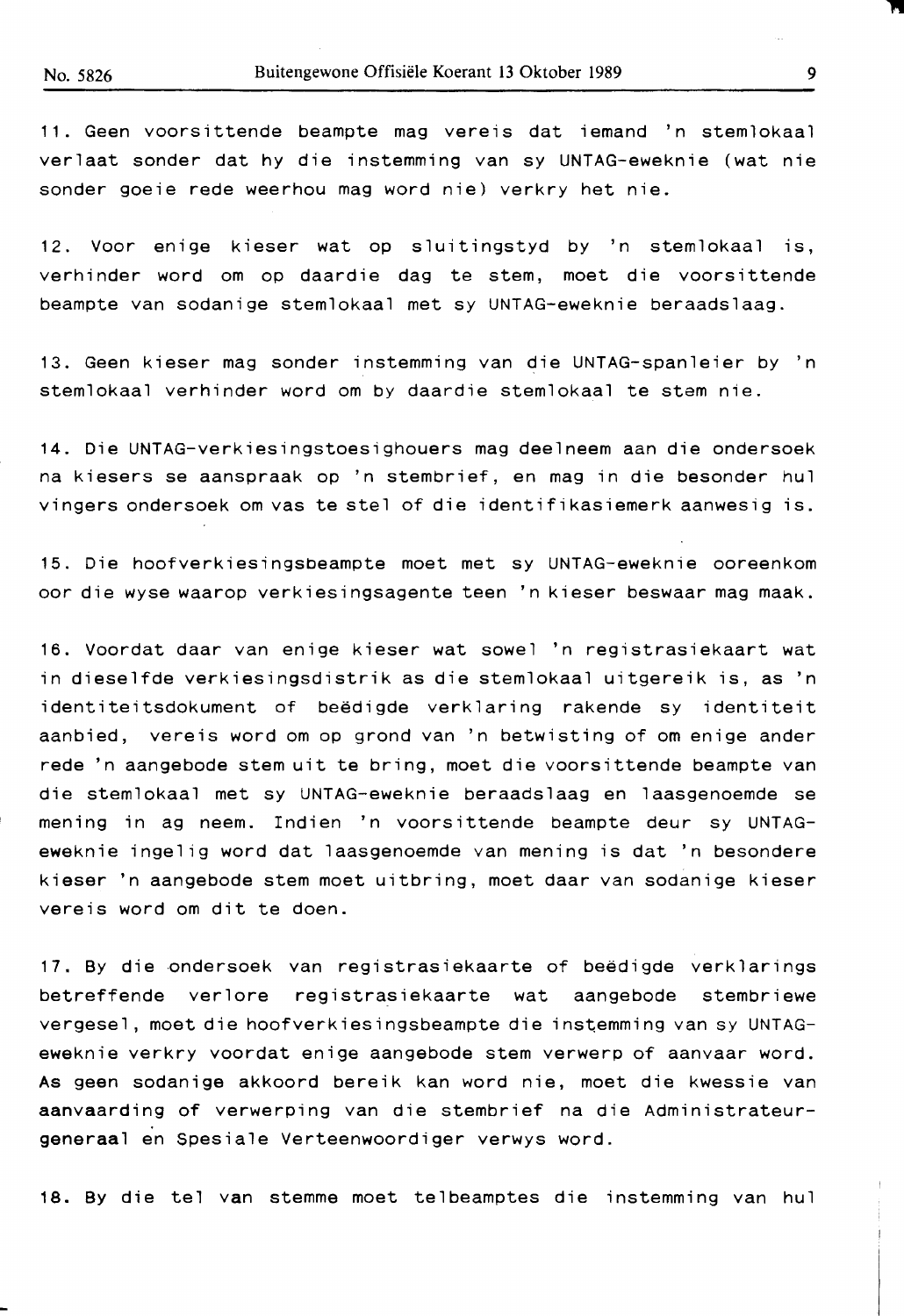23. The chief electoral officer shall obtain the concurrence of his UNTAG counterpart in designating the polling stations from which registration cards and tendered ballots are to be delivered on a daily basis during the polling period for the purpose of the verification foreseen by section 27 of the Proclamation. The Administrator-General shall obtain the concurrence of the Special Representative before directing the chief electoral officer to discontinue such verification.

24. The Special Representative may, at any time before or after the results of the election have been announced, require the Administrator-General to carry out a complete verification of all registration cards or affidavits in lieu of registration cards that have been presented by voters in casting their ballots, in order to determine the extent, if any, to which ballots may have been cast fraudulently. Such verification shall be carried out by the chief electoral officer and his staff, under the supervision and control of their UNTAG counterparts.

25. Where any ballot box or any other container or packet containing electoral materials is to be sealed by an electoral officer, his UNTAG counterpart shall be entitled to place UNTAG seals thereon. Before any item that has been sealed may be opened, an UNTAG electoral supervisor shall be entitled to inspect the UNTAG seals to determine that they have not been tampered with.

26. All ballots, whether unused, completed or spoiled, all registration cards presented by voters, and all ballot boxes containing any ballots, registration cards or tendered ballots, shall be guarded at all times, including during periods of transportation that may be required, by both SWAPOL and by UNTAG guards, except that during the hours of polling such guarding shall be performed within polling stations by the electoral officers and their UNTAG counterparts. In addition, if at any polling station no safe or strongroom is available for the overnight storage of such ballots, cards and boxes, the presiding officer and his UNTAG counterpart shall remain with presiding officer and his onthe coductions sharp roman with concerning such guarding are set out in an annex to this letter, and are incorporated herein by reference.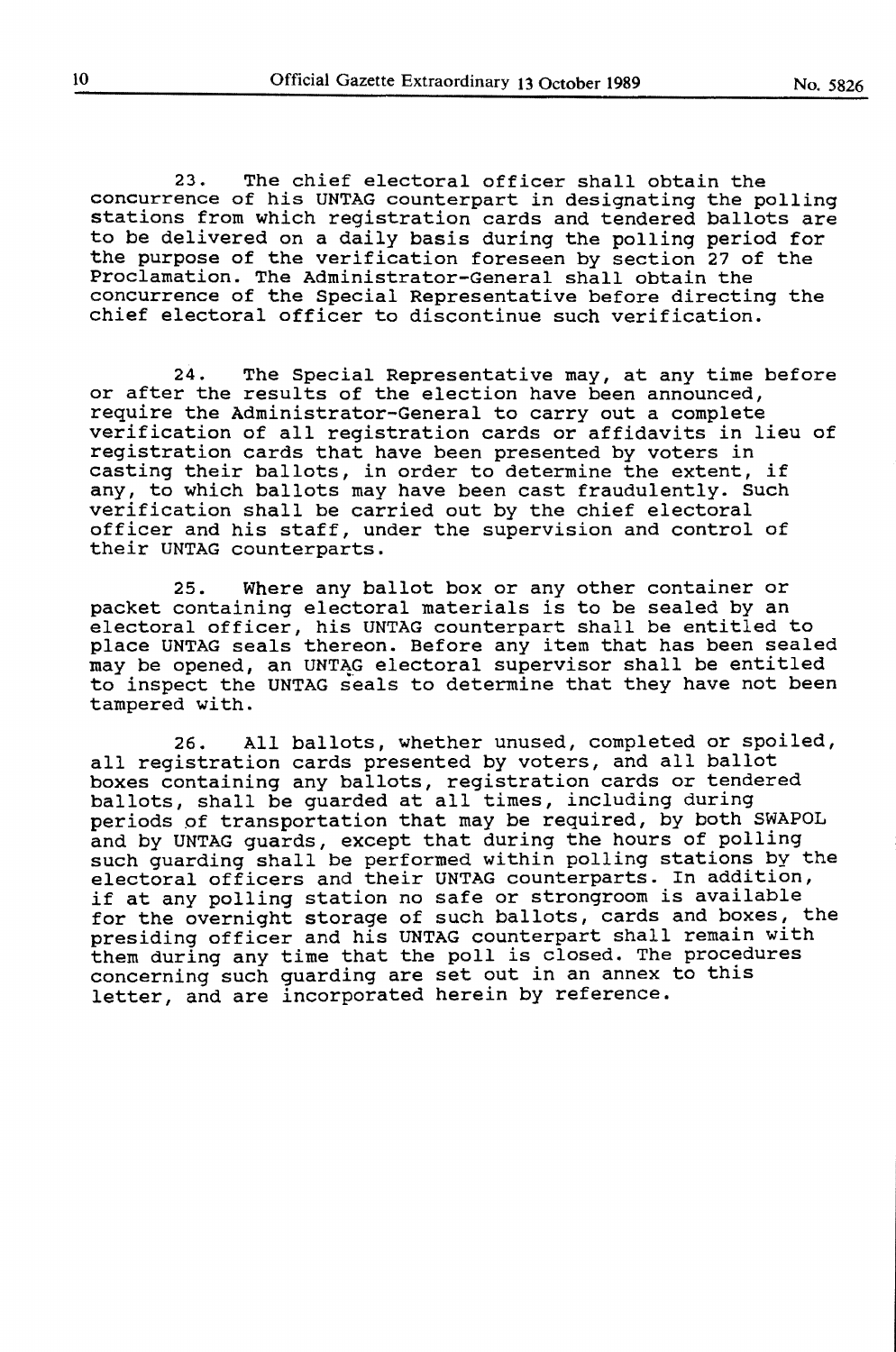UNTAG-ewekniee verkry voordat hulle 'n stem verwerp of besluit aan welke party 'n twyfelagtige stem toegeken meet word.

19. Alvorens die uitslag van enige telling van stemme op distriksvlak of vir die verkiesing as geheel aangekondig word, meet die betrokke verkiesingsbeampte die instemming van sy UNTAG-eweknie verkry.

20. Enige geskil tussen die hoofverkiesingsbeampte en 'n geregistreerde party rakende die lys kandidate wat laasgenoemde ingevolge die proklamasie voorgel~ het, meet deur beraadslaging tussen die Administrateur-generaal en die Spesiale Verteenwoordiger besleg word.

21. Die Administrateur-generaal meet die Spesiale Verteenwoordiger se instemming verkry by die berekening van die aantal kandidate van elke geregistreerde party wat as verkose verklaar meet word, en betreffende die diskwalifisering van enige kandidaat wie se naam op die kandidatelys van enige geregistreerde party verskyn.

22. Gedurende stemming en die tel van stemme meet die hoofverkiesingsbeampte daagliks alle opgawes en inligting rakende die verkiesingsproses aan sy UNTAG-eweknie beskikbaar stel.

**23. Die hoofverkiesingsbeampte meet sy UNTAG-eweknie se instemming verkry by die aanwys van stemlokale waarvandaan registrasiekaarte en aangebode stembriewe daagliks gedurende die stemtydperk vir verifiering kragtens artikel** 27 **van die proklamasie afgelewer meet word. Die Administrateur-generaal meet die instemming van die Spesiale Verteenwoordiger verkry voordat hy die hoofverkiesingsbeampte opdrag gee om sodanige verifiering te staak.** 

**24. Die Spesiale Verteenwoordiger mag die Administrateur-generaal te eniger tyd voor of na die verkiesingsuitslae aangekondig is, versoek**  om 'n volledige verifiering van alle registrasiekaarte, of beedigde verklarings in die plek van registrasiekaarte, wat kiesers by stemming aangebied het, te doen ten einde te bepaal in watter mate, indien enigsins, stemme valslik uitgebring is. Sodanige verifiering meet deur die hoofverkiesingsbeampte en sy personeel onder toesig en beheer van hulle UNTAG-ewekniee uitgevoer word.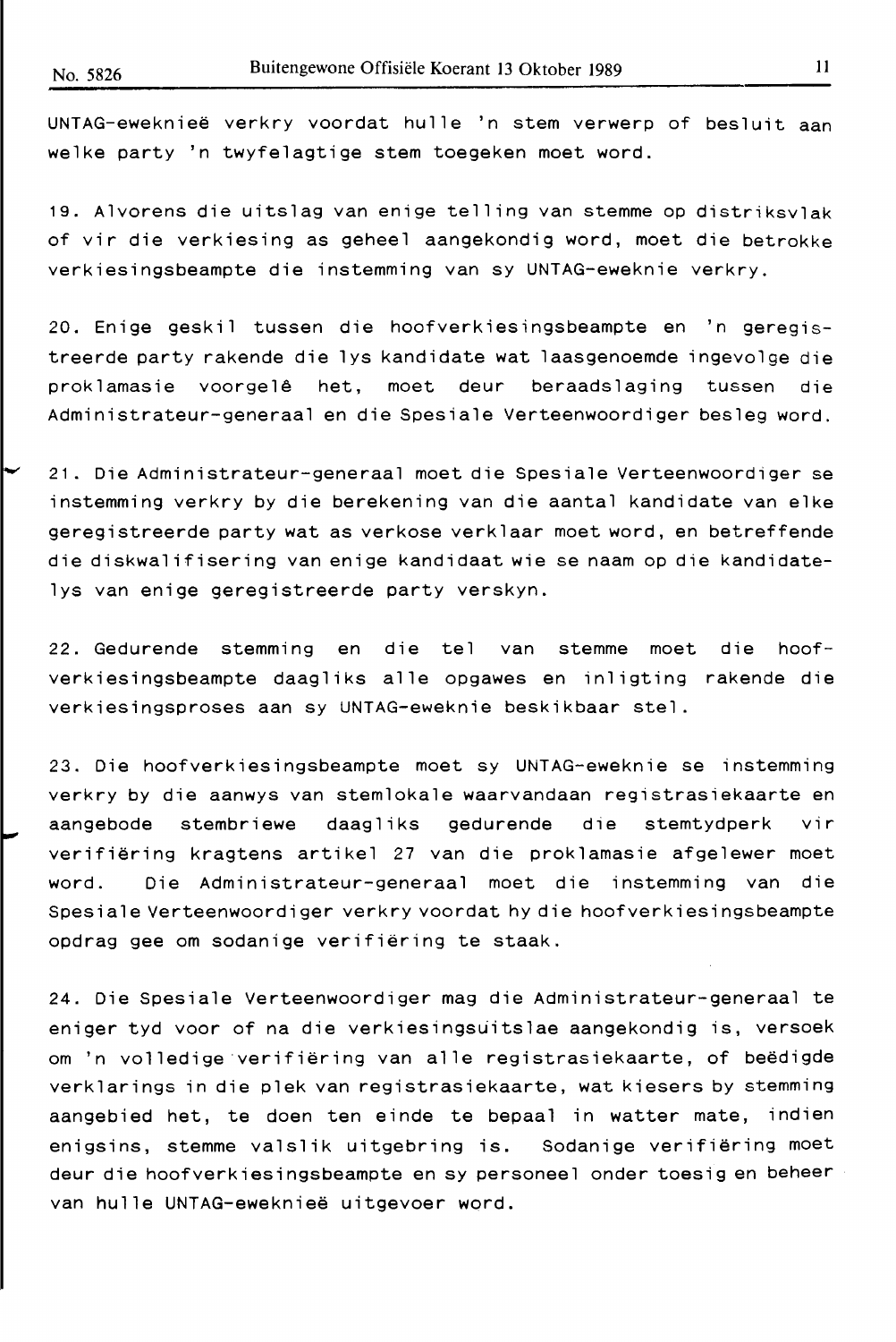27. At the conclusion of the election and after any verification that the Special Representative considers necessary has been carried out, all ballots, whether unused, spoiled, counted or rejected, shall be destroyed after a reasonable time, on a date set by agreement between the Administrator-General and the Special Representative.

28. Before any person is charged with any offence pursuant to the Proclamation, the Administrator-General shall consult with the Special Representative, and take account of the views expressed by the latter.

29. Where complaints are made by individuals and/or political parties or by UNTAG or where circumstances arise that pointing parties of by oning of which officially direct and the might influence free and fair elections, investigations shall might influence free and full erections, investigations sharp polling station concerned, in collaboration with his UNTAG counterpart. If the matter cannot be resolved at that level it shall immediately be referred to the district electoral officer and his UNTAG counterpart for investigation. Should the matter not be resolved at that level, it shall be immediately referred to the chief electoral officer and his UNTAG counterpart, who shall conduct investigations and report respectively to the Administrator-General and the Special Representative for resolution in accordance with the Settlement Plan.

30. The Administrator-General shall render such reasonable assistance as may be required by UNTAG personnel in the performance of their tasks.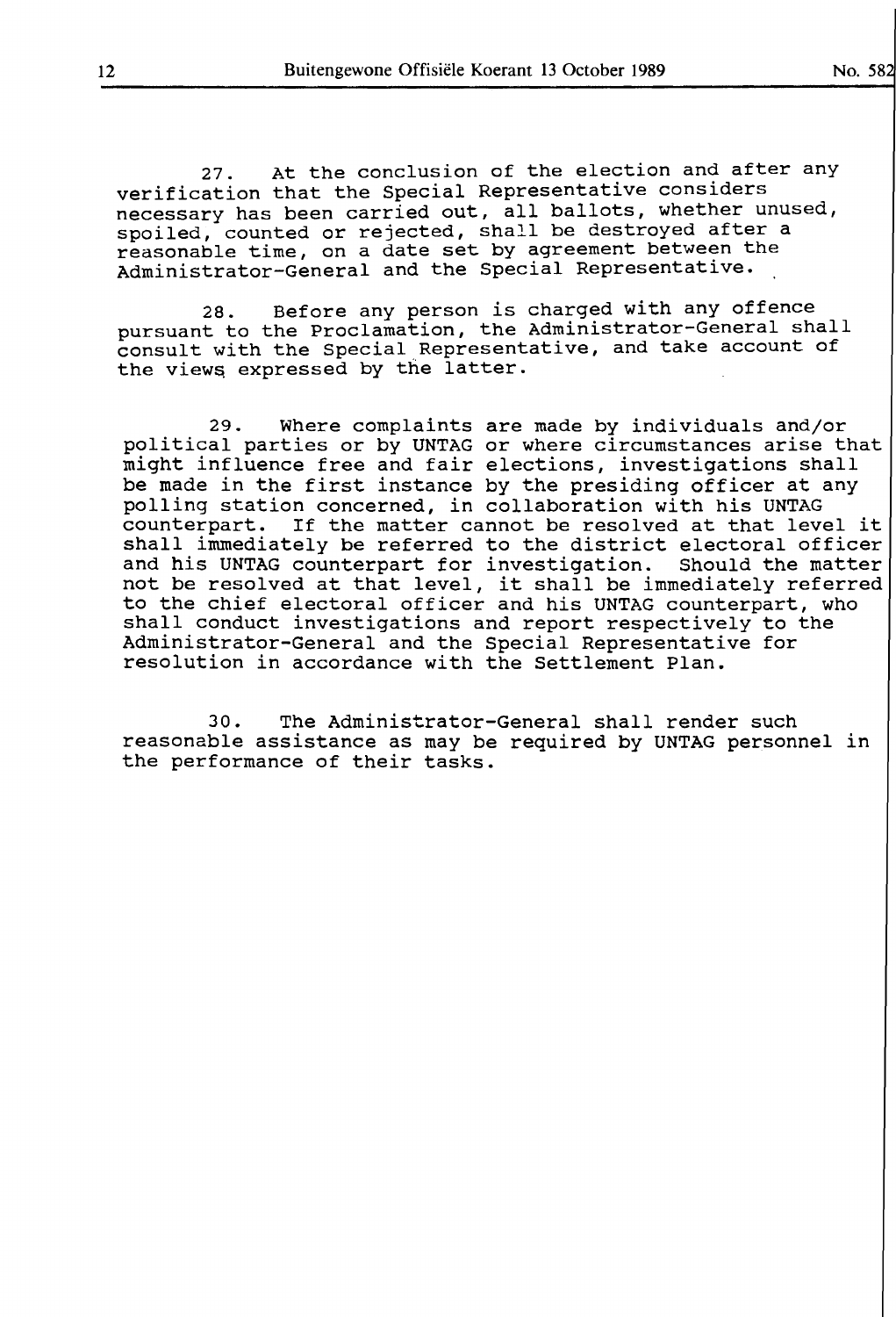25. Indien enige stembus of ander houer met verkiesingsmateriaa! deur 'n verkiesingsbeampte verseël moet word, sal sy UNTAG-eweknie daarop geregtig wees om UNTAG-seels daarop aan te bring. Alvorens enige verseëlde item oopgemaak word, 'sal 'n UNTAG-verkiesingstoesighouer daarop geregtig wees om die UNTAG-seels te ondersoek om seker te maak dat daar nie aan hulle gepeuter is nie.

26. Alle stembriewe, hetsy ongebruik, gebruik of bedorwe, alle registrasiekaarte wat deur kiesers aangebied word, en alle stembusse wat enige stembriewe, registrasiekaarte of aangebode stembriewe bevat, moet te alle tye deur sowel SWAPOL as UNTAG-wagte bewaak word - oak tydens vervoer wat nodig mag wees, behalwe dat sodanige bewaking in stemlokale gedurende ure van stemming deur die verkiesingsbeamptes en hulle UNTAG-eweknieë behartig moet word. Hierbenewens moet die voorsittende beampte en sy UNTAG-eweknie, by enige stemlokaal waar geen kluis of brandkamer vir oornagbewaring van sodanige stembriewe, kaarte en busse beskikbaar is nie, by laasgenoemde items bly terwyl daar nie gestem word nie. Die prosedures betreffende sodanige bewaking word in 'n aanhangsel hierby uiteengesit en is deur verwysing hierin vervat.

27. Na afloop van die verkiesing en nadat enige verifiering wat die Spesiale Verteenwoordiger nodig ag afgehandel is, moet alle stembriewe, hetsy ongebruik, bedorwe, getel of verwerp, na redelike tydsverloop vernietig word, op 'n datum waarop die Administrateurgeneraal en die Spesiale Verteenwoordiger ooreenkom.

28. Alvorens iemand ingevolge die proklamasie aangekla word van 'n misdryf moet die Administrateur-generaal met die Spesiale Verteenwoordiger beraadslaag en laasgenoemde se mening in ag neem.

29. Waar klagtes deur individue en/of deur politieke partye of deur UNTAG ingedien word, of waar omstandighede ontstaan wat vrye en regverdige verkiesings kan beïnvloed, moet ondersoeke in die eerste plek deur die voorsittende beampte by die betrokke stemlokaal, in samewerking met sy UNTAG-eweknie, ingestel word. As die saak nie op daardie vlak opgelos kan word nie, moet dit dadelik vir ondersoek na die distriksverkiesingsbeampte en sy UNTAG-eweknie verwys word. Indien die aangeleentheid nie op daardie vlak opgeklaar kan word nie,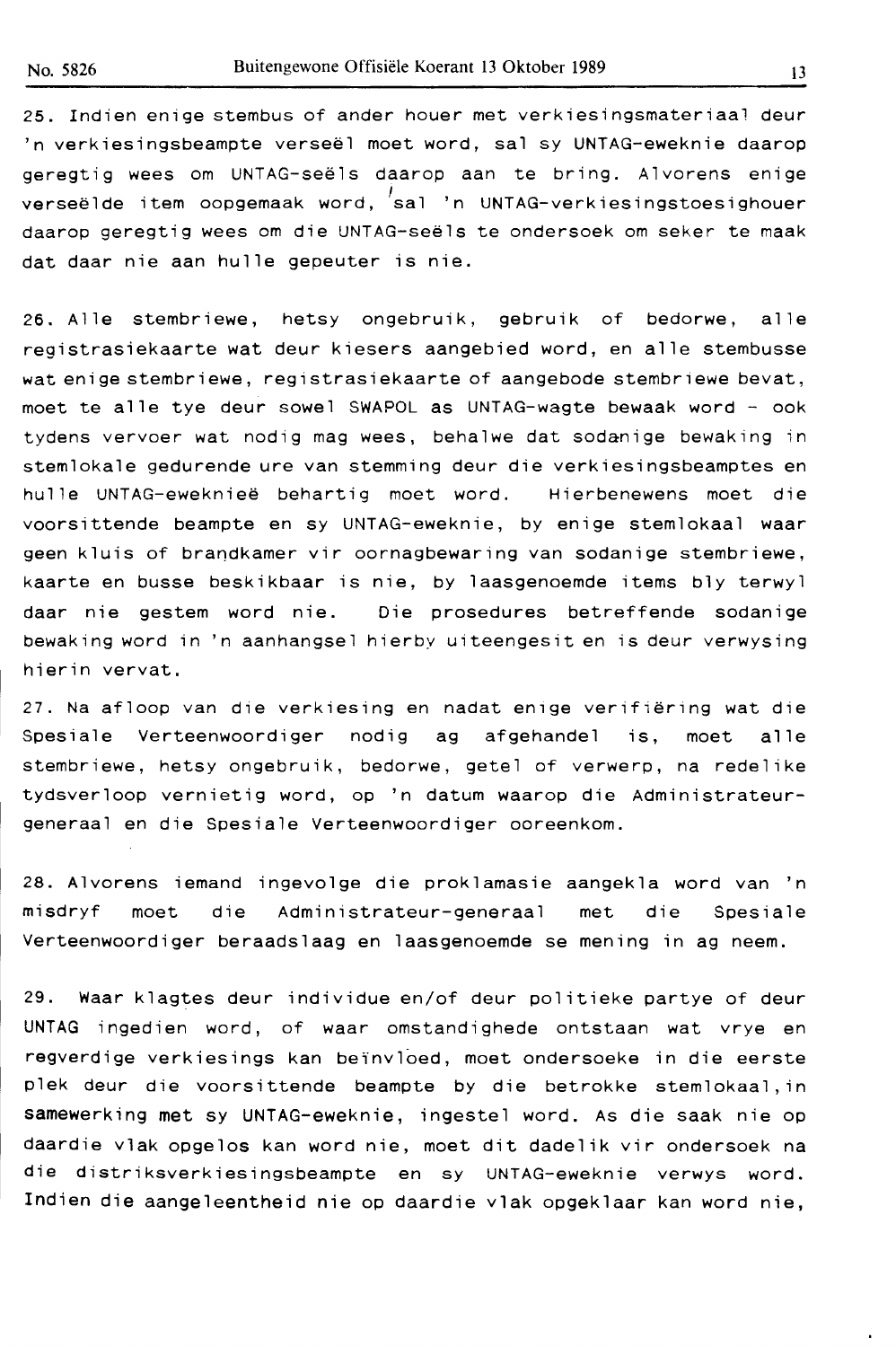I would appreciate receiving express confirmation of your acceptance of the proposals in this letter. Upon receipt of that confirmation, I will not raise objection to the promulgation of the Election (Constituent Assembly) Proclamation, 1989.

Yours sincerely,

Inth' Stetimen

Martti Ahtisaari Special Representative of the Secretary-General for Namibia

L)<br>Kal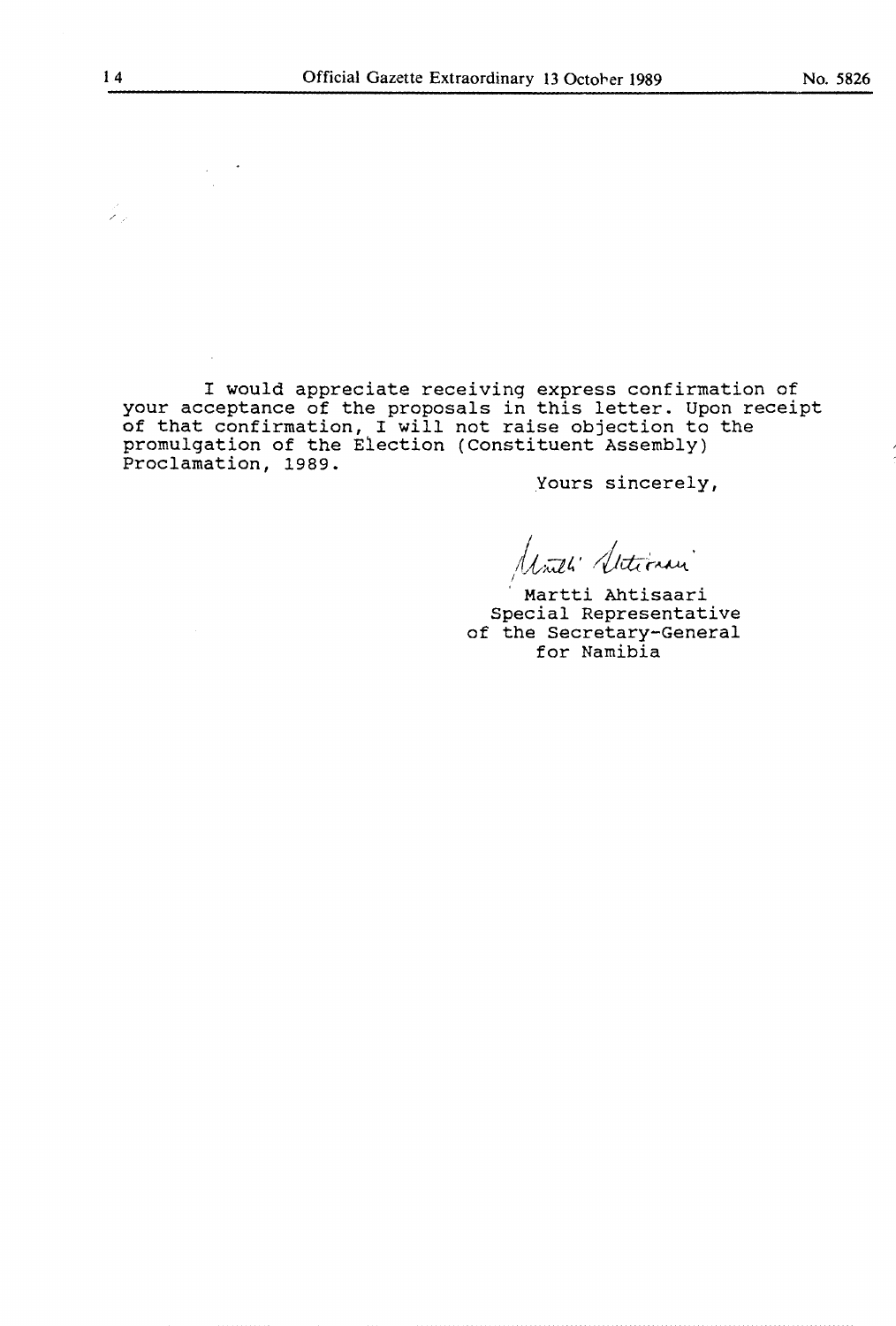moet dit sonder versuim na die hoofregistrasiebeampte en sy UNTAG**eweknie** verwys word, wat ondersoek sal instel, en onderskeidelik aan die Administrateur-generaal en die Spesiale Verteenwoordiger sal verslag doen ooreenkomstig die Skikplan.

30. Die Administrateur-generaal moet aan UNTAG-personeel sodanige redelike bystand lewer as wat hulle in die uitvoering van hulle opdragte mag vereis.

Ek sal dit op prys stel as ek van u uitdruklike bevestiging ontvang dat u die voorstel le in hierdie brief aanvaar. Na ontvangs van , sodanige bevestiging sal ek geen beswaar teen die amptelike afkondiging van die Proklamasie op die Verkiesing (Grondwetgewende Vergadering), 1989 opper nie.

> Die uwe Martti Ahtisaari (geteken) Spesiale Verteenwoordiger van die Sekretaris-generaal vir Namibie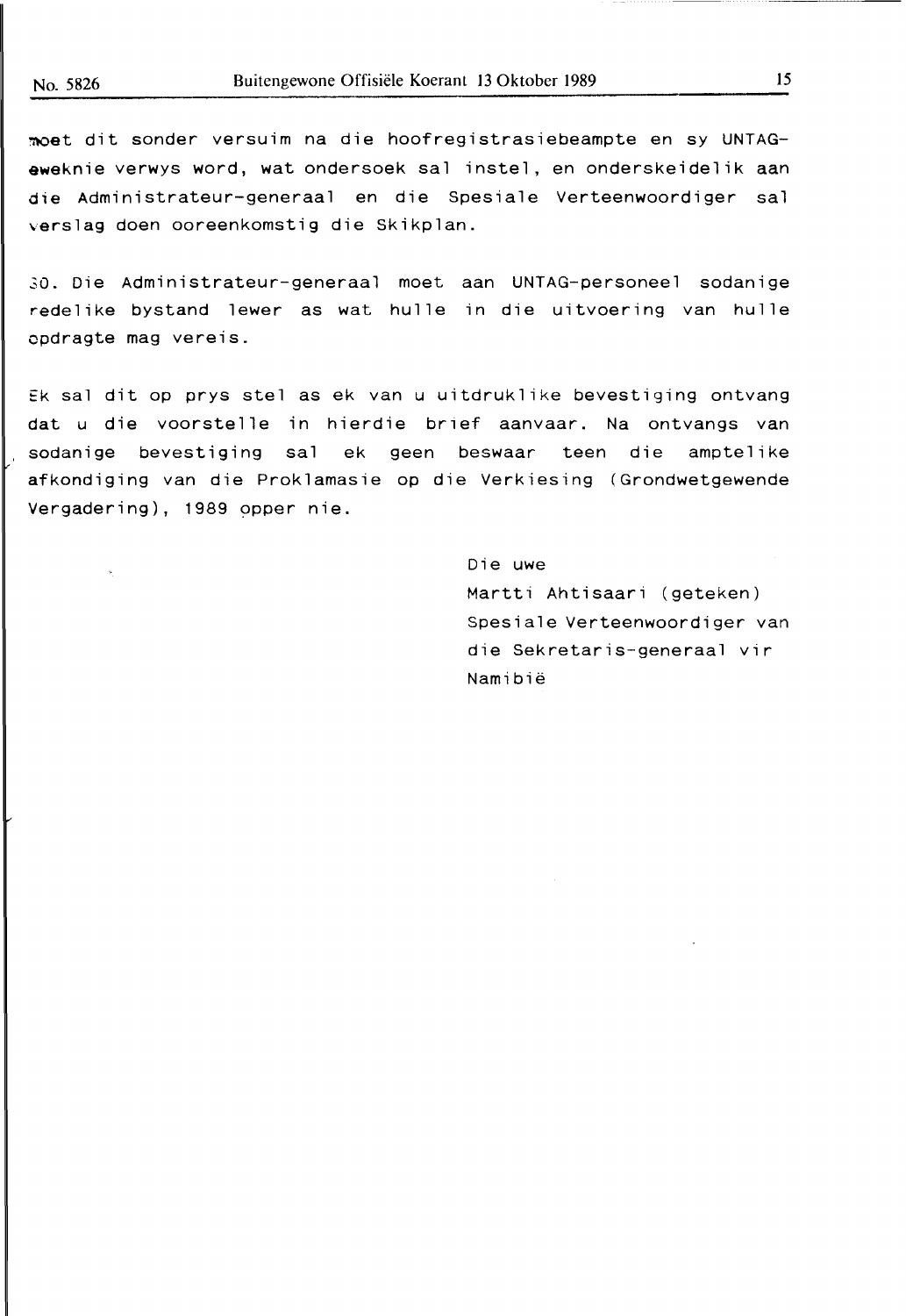#### **ANNEX**

PROCEDURES FOR GUARDING BALLOTS AND OTHER VOTING MATERIALS (Referred to in paragraph 26 of the Exchange of Letters)

1. On the arrival of the ballot papers in Windhoek, representatives of the Administrator-General and of the Special Representative shall:

- (a) Take the ballot papers into their joint custody;
- (b) Satisfy themselves as to the quality and contents of the printed text of the ballot papers;
- (c) Check to determine whether their serial numbers coincide with those reflected in the requisitions issued;

2. All ballot papers shall initially be locked into a strongroom with two independent locks, one of which is to be controlled by the chief electoral officer and the other by his Concretica by the chief efectoral officer and the other by his by representatives of both the chief electoral officer and his UNTAG counterpart.

3. .Ballot papers allocated for use in each district will be sealed in boxes by representatives of the chief electoral . officer and of his UNTAG counterpart, and these boxes will be escorted and handed over to the electoral officers (against receipts) in the presence of their UNTAG counterparts.

4. Ballots for use at fixed and at mobile polling stations will be issued by the elctoral officers to presiding officers (against receipts) in the presence of their UNTAG counterparts.

5. The controls exercised by presiding officers in regard to unused, used and spoiled ballot papers will be supervised and controlled by their UNTAG counterparts (team leaders).

6. After ballot papers are counted at district centres, these ballot papers and any related registration cards that had not previously been transferred to Windhoek, will be resealed into ballot boxes by the electoral officers in the presence of their UNTAG counterparts (district supervisors), after which these ballot boxes will be transferred to Windhoek.

7. Whenever any ballots are transported from one place to another, the transport will be performed jointly by SWAPOL and by UNTAG guards.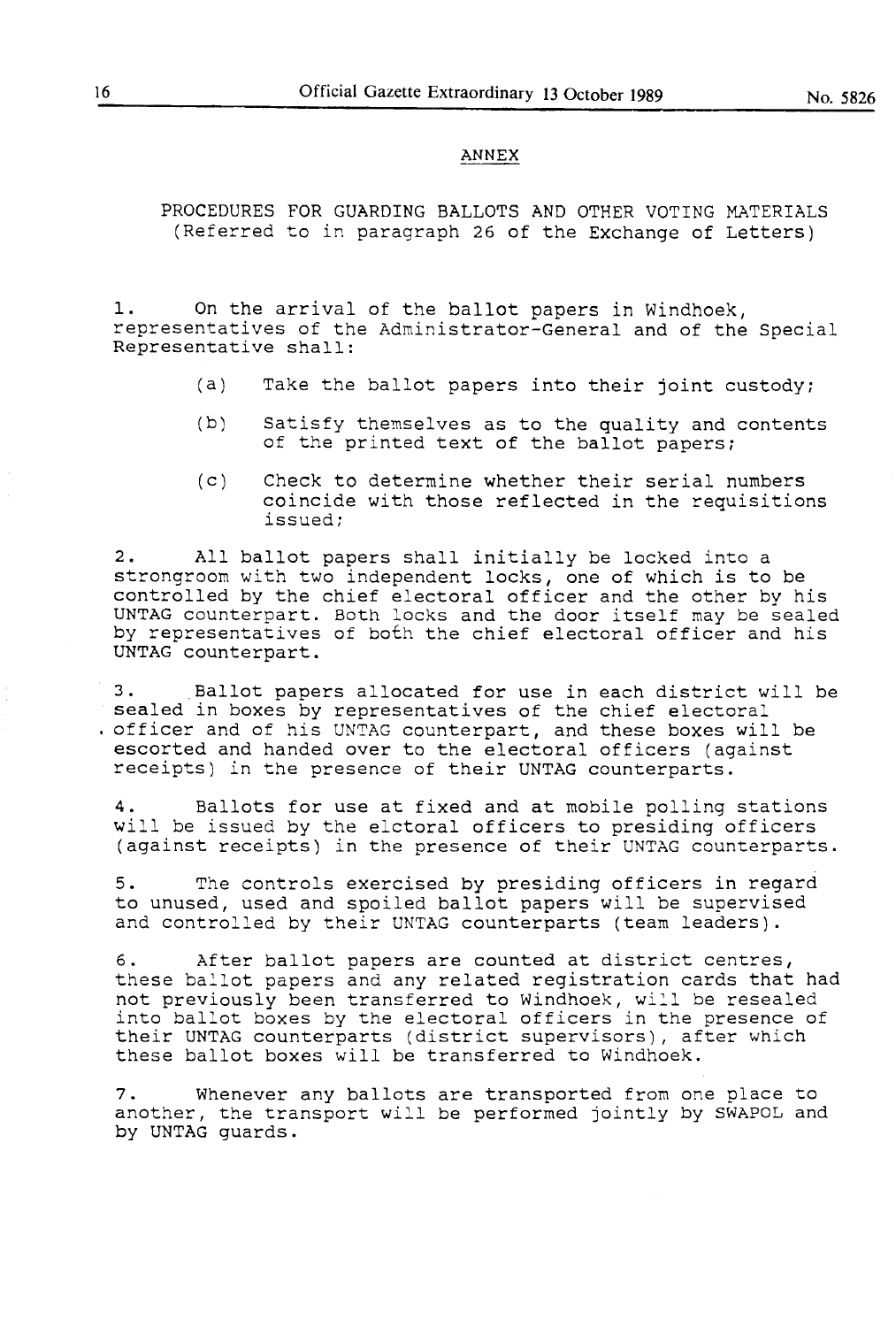#### AANHANGSEL

PROSEDURES VIR DIE BEWAKING VAN STEMBRIEWE EN ANDER VERKIESINGS-MATERIAAL (waarna in paragraaf 26 van die briefwisseling verwys word)

1. By aankoms van die stembriewe in Windhoek moet verteenwoordigers van die Administrateur-generaal en van die Spesiale Verteenwoordiger (a) die stembriefies in gesamentlike bewaring neem;

- (b) hulle vergewis van die gehalte en inhoud van drukwerk op die stembriewe, en
- (c) vasstel of die stembriewe se reeksnommers ooreenstem met die op die rekwisisies wat uitgereik is.

2. Aanvanklik moet alle stembriewe toegesluit word in 'n kluis met twee afsonderlike slotte, waarvan een deur die hoofverkiesingsbeampte en die ander deur sy UNTAG-eweknie beheer word. Altwee slotte en die deur self kan deur verteenwoordigers van sowel die hoofverkiesingsbeampte as sy UNTAG-eweknie verseel word.

3. Stembriewe wat vir gebruik in elke distrik toegewys is, sal in dose verseël word deur verteenwoordigers van die hoofverkiesingsbeampte en van sy UNTAG-eweknie, en hierdie dose sal begelei word en (teen kwitansie) aan die verkiesingsbeamptes in die teenwoordigheid van hulle UNTAG-ewekniee oorhandig word.

4. Stembriefiewe vir gebruik by vaste en mobiele stemlokale sal deur die verkiesingsbeamptes (teen kwitansie) aan voorsittende beamptes in die teenwoordigheid van hulle UNTAG-ewekniee uitgereik word.

5. Die beheermaatreels wat voorsittende beamptes toepas ten opsigte van ongebruikte, gebruikte en bedorwe stembriefies sal deur hulle UNTAG-ewekniee gekontroleer en beheer word.

6. Nadat stembriewe by distriksentra getel is, sal hierdie stembriefies en enige verwante registrasiekaarte wat nie vroeër na Windhoek oorgeplaas is nie, deur die verkiesingsbeamptes in stembusse herver-seël word in die teenwoordigheid van hulle UNTAG-eweknieë (distriks-toesighouers), waarna hierdie stembusse na Windhoek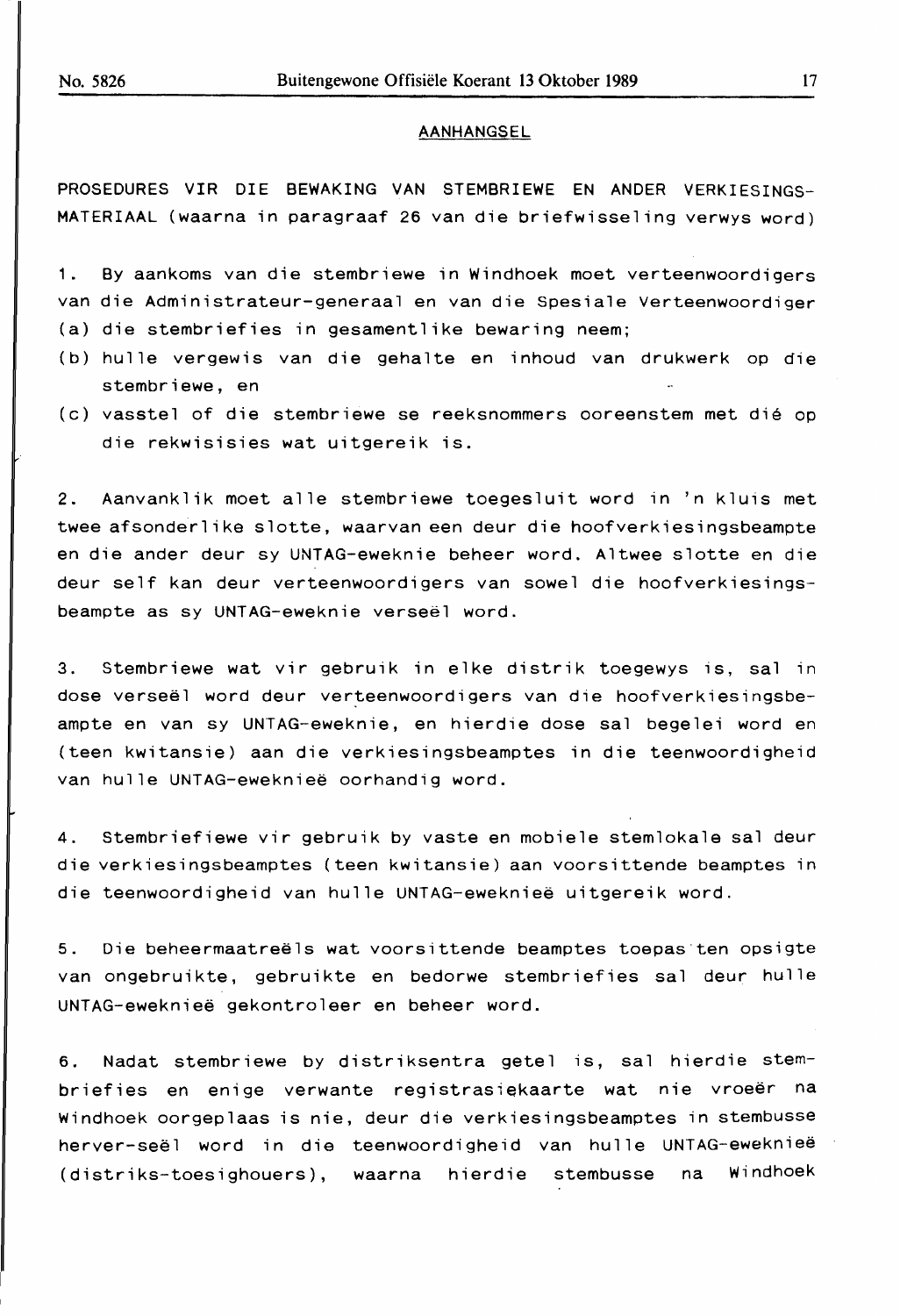8. Operations at the office of the chief electoral officer and the stongroom thereat will be guarded by SWAPOL and by **UNTAG** guards for twenty-four hours each day throughout the polling period and the subsequent counting period, and until the Special Representative determines that no further verification will be required.

9. Copies of all relevant registers, returns and receipts concerning ballot papers or other electoral materials will be made available to UNTAG representatives on a current basis.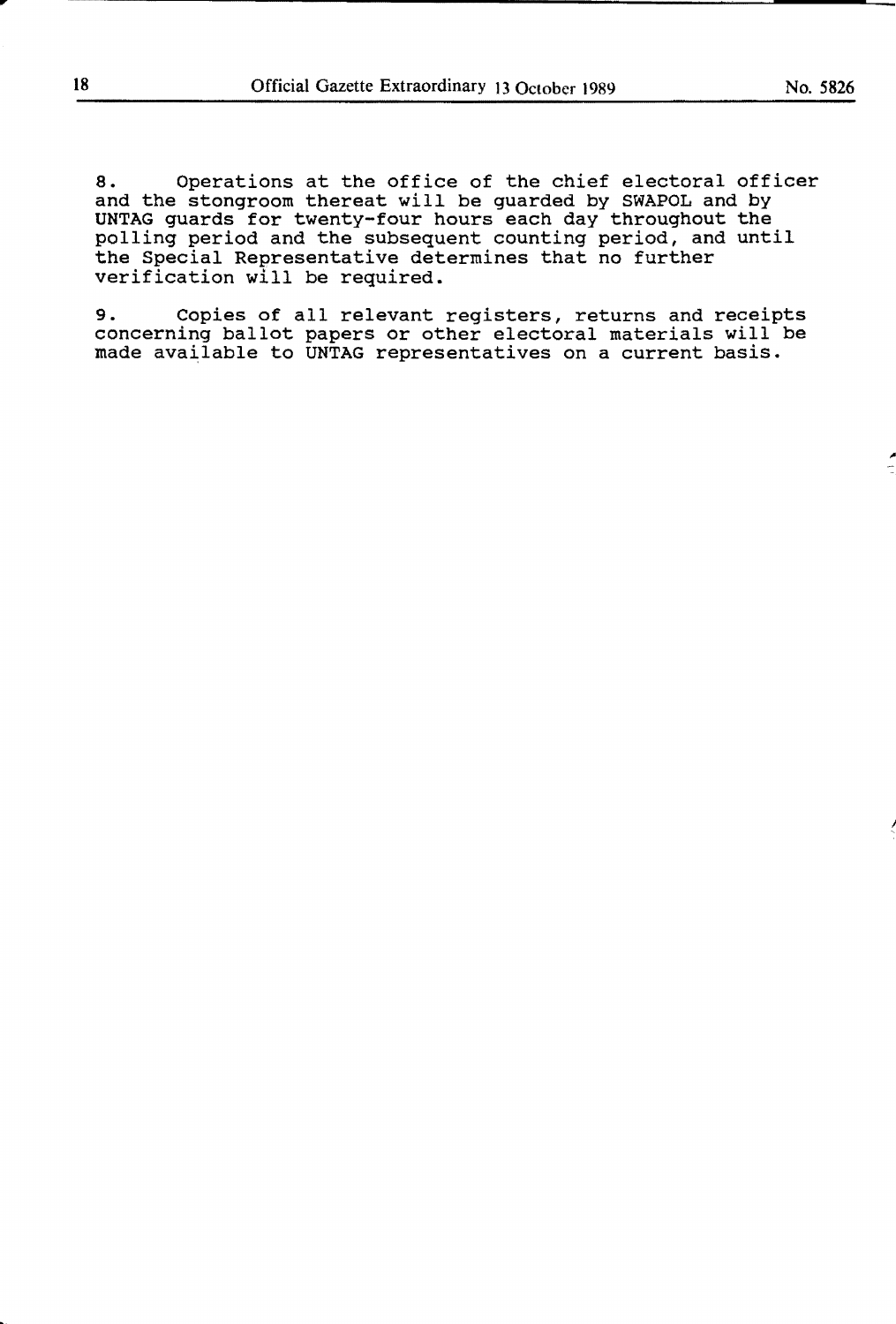oorgeplaas sal word.

7. Telkens wanneer stembriewe van een plek na 'n ander vervoer word, sal sodanige vervoer gesamentlik deur SWAPOL en UNTAG-wagte behartig word.

8. Werksaamhede by die hoofverkiesingsbeampte se kantoor en die kluis aldaar sal dwarsdeur die stemtydperk en die daaropvolgende teltydperk, en totdat die Spesiale Verteenwoordiger bepaal dat geen verdere verifikasie nodig is nie, vier-en-twintig uur per dag deur SWAPOL en UNTAG-wagte bewaak word.

9. Afskrifte van alle tersaaklike registers, opgawes en kwitansies vir stembriewe of ander verkiesingsmateriaal sal deurlopend aan UNTAGverteenwoordigers beskikbaar gestel word.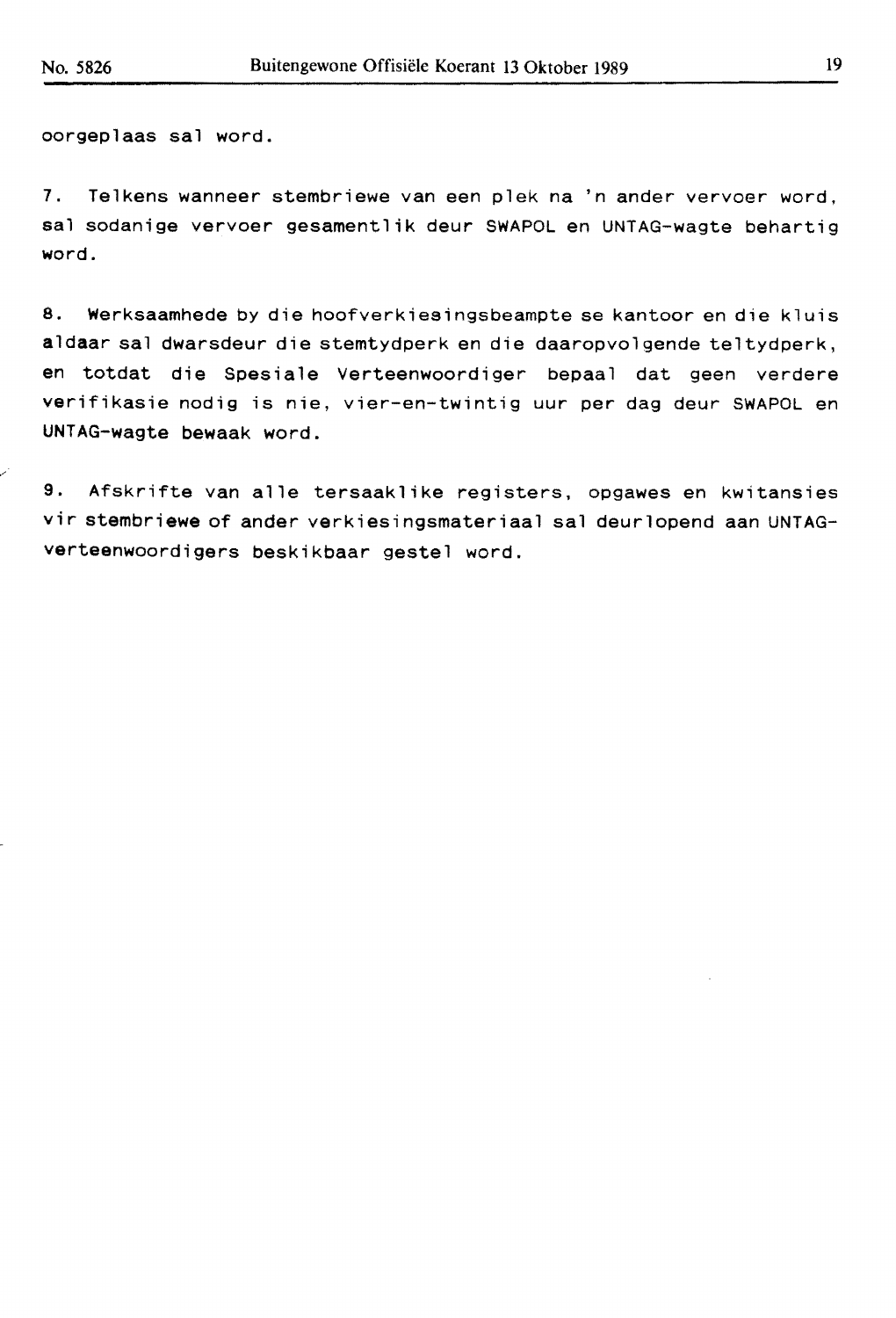### KANTOOR VAN DIE ADMINISTRA TEUR-QENERAAL OFFICE OF THE ADMINISTRATOR-GENERAL

Verw. / Ref. No. Tel. No. 3-6630 Teleks No. / Telex No. 50-908-3222 9000

Privaatsak / Private Bag 13278 **WINDHOEK** 

9 October 1989

Dear Mr Ahtisaari

I acknowledge the receipt of your letter of 9 October 1989 in connection with the impending promulgation of the in connection with the impending promulgation of<br>Election (Constituent Assembly) Proclamation 1989, Election (Constituent Assembly) Proclamation 1909, and<br>confirm that it is in accordance with our discussions and that I am in agreement with its contents. and

Yours sincerely

Vais Linest.

LA Pienaar **ADMINISTRATOR-GENERAL** 

Mr M Ahtisaari, Special Representative of the Secretary General for Namibia, Troskie Building, **Windhoek**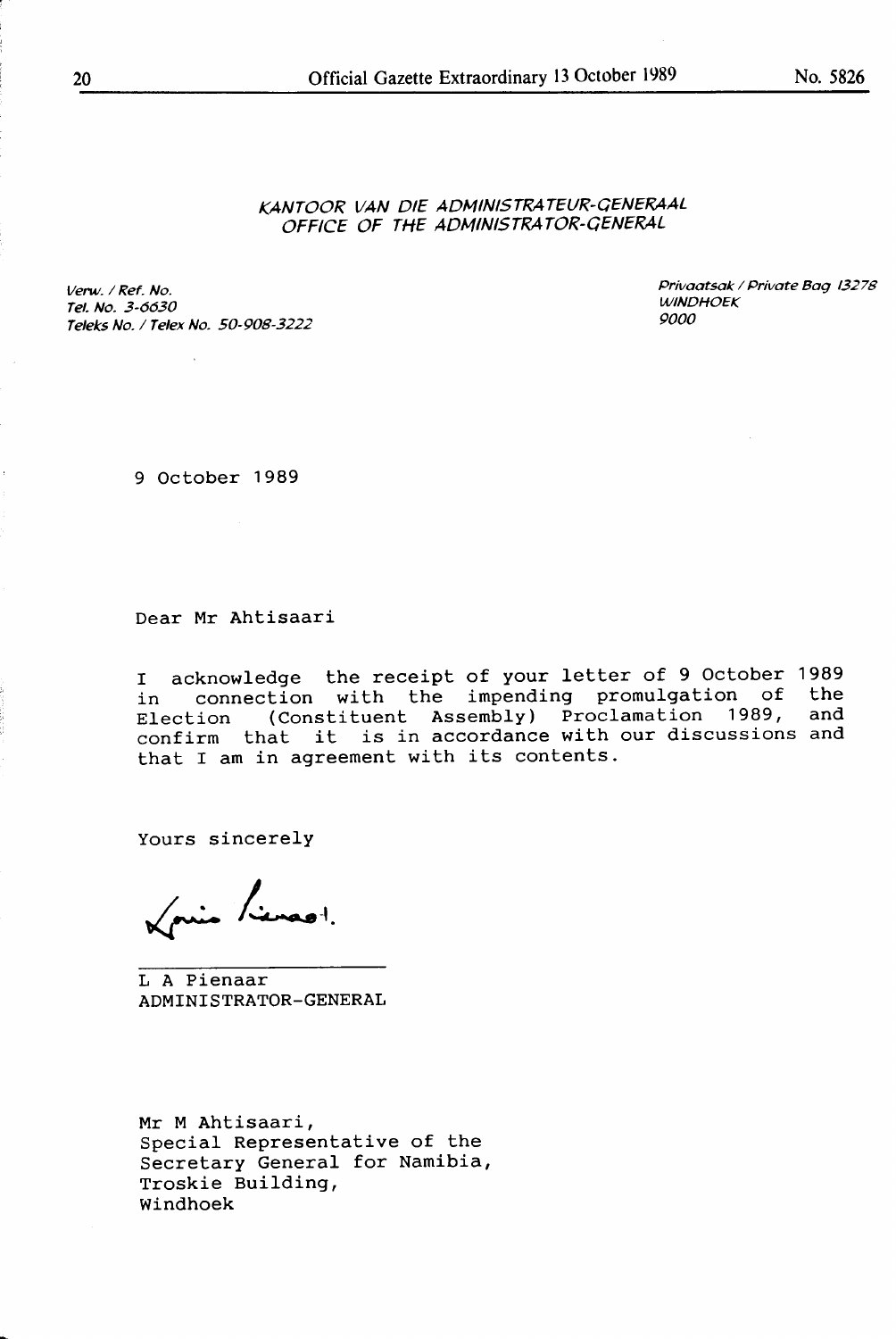#### **B Y L A** E **B**

## **Kantoor ban die Administrateur-Generaal** *<u>Office</u>* of the Administrator-General

9 Oktober 1989

Mnr **M** Ahtisaari Spesiale Verteenwoordiger van die Sekretaris-generaal vir Namibie Troskie-gebou WINDHOEK 9000

Geagte mnr Ahtisaari

Ek erken ontvangs van u skrywe van 9 Oktober 1989 in verband met die hangende amptelike afkondiging van die Verkiesingsproklamasie (Grondwetgewende Vergadering) 1989, en bevestig dat dit ooreenstem met ons gesprekke en dat ek akkoord gaan met die inhoud daarvan.

Die uwe

Louis Pienaar (geteken) LA Pienaar ADMINJSTRATEUR-GENERAAL